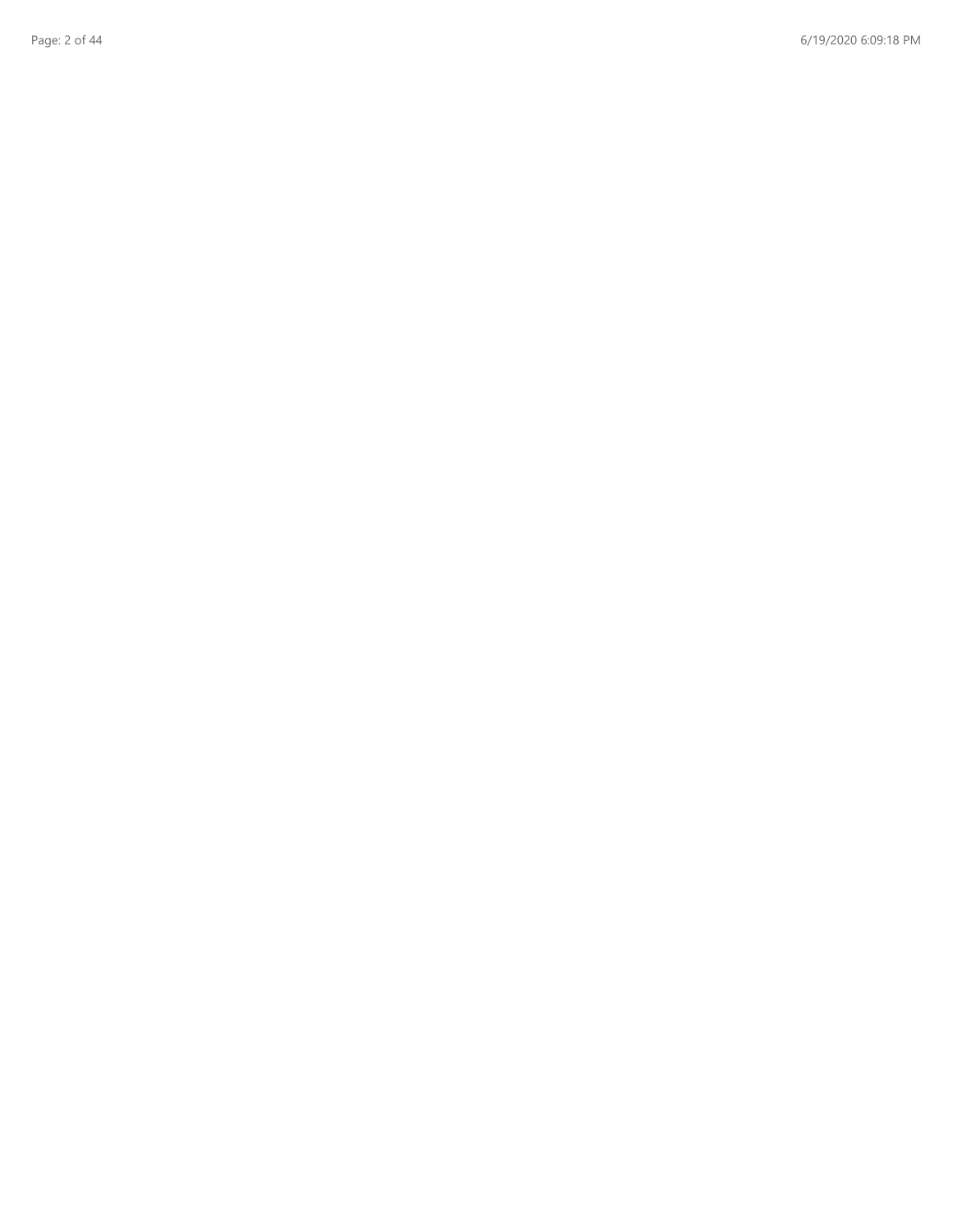# **DEM - President of the United States (Vote for 1) DEM**

Precincts Reported: 36 of 36 (100.00%)

|                       |       |                     | Election Day Advanced Vot Absentee by |                     | Provisional  | All BMD     | Total           |        |
|-----------------------|-------|---------------------|---------------------------------------|---------------------|--------------|-------------|-----------------|--------|
| <b>Times Cast</b>     |       | 5,883               | 1,803                                 | 7,190               | 5            | 0           | 14,881 / 88,758 | 16.77% |
| Candidate             | Party | Election Day        | Advanced<br>Voting                    | Absentee by<br>Mail | Provisional  | All BMD     | Total           |        |
| Michael Bennet        |       | 18                  | $\Omega$                              | 7                   | $\mathbf 0$  | 0           | 25              |        |
| Joseph R. Biden       |       | 4,948               | 1,634                                 | 6,467               | 5            | 0           | 13,054          |        |
| Michael R. Bloomberg  |       | 39                  | 4                                     | 37                  | 0            | $\mathbf 0$ | 80              |        |
| Pete Buttigieg        |       | 34                  | 5                                     | 46                  | 0            | 0           | 85              |        |
| John K. Delaney       |       | 7                   | 0                                     |                     | 0            | 0           | 8               |        |
| Tulsi Gabbard         |       | 23                  | 2                                     | 14                  | 0            | 0           | 39              |        |
| Amy Klobuchar         |       | 12                  | 5                                     | 33                  | 0            | 0           | 50              |        |
| Deval Patrick         |       |                     | $\Omega$                              | 4                   | $\mathbf{0}$ | 0           | 5               |        |
| <b>Bernie Sanders</b> |       | 633                 | 120                                   | 417                 | 0            | 0           | 1,170           |        |
| Tom Steyer            |       | 3                   | 0                                     | 4                   | 0            | 0           | 7               |        |
| Elizabeth Warren      |       | 81                  | 16                                    | 87                  | 0            | 0           | 184             |        |
| Andrew Yang           |       | 51                  | 10                                    | 32                  | 0            | 0           | 93              |        |
| <b>Total Votes</b>    |       | 5,850               | 1,796                                 | 7,149               | 5            | 0           | 14,800          |        |
|                       |       | <b>Election Day</b> | Advanced<br>Voting                    | Absentee by<br>Mail | Provisional  | All BMD     | Total           |        |
| Unresolved Write-In   |       | $\mathbf 0$         | 0                                     | 0                   | $\mathbf{0}$ | $\mathbf 0$ | 0               |        |

# **REP - US Senate (Vote for 1) REP**

|                     |       |              | Election Day Advanced Vot Absentee by |                     | Provisional | All BMD | Total           |        |
|---------------------|-------|--------------|---------------------------------------|---------------------|-------------|---------|-----------------|--------|
| <b>Times Cast</b>   |       | 6,006        | 2,223                                 | 8,549               |             | 0       | 16,783 / 88,758 | 18.91% |
| Candidate           | Party | Election Day | Advanced<br>Voting                    | Absentee by<br>Mail | Provisional | All BMD | Total           |        |
| David A. Perdue (I) |       | 5,697        | 2,118                                 | 8,055               |             | 0       | 15,875          |        |
| <b>Total Votes</b>  |       | 5,697        | 2,118                                 | 8,055               |             |         | 15,875          |        |
|                     |       | Election Day | Advanced<br>Voting                    | Absentee by<br>Mail | Provisional | All BMD | Total           |        |
| Unresolved Write-In |       | $\Omega$     | 0                                     | $\overline{0}$      |             | 0       | 0               |        |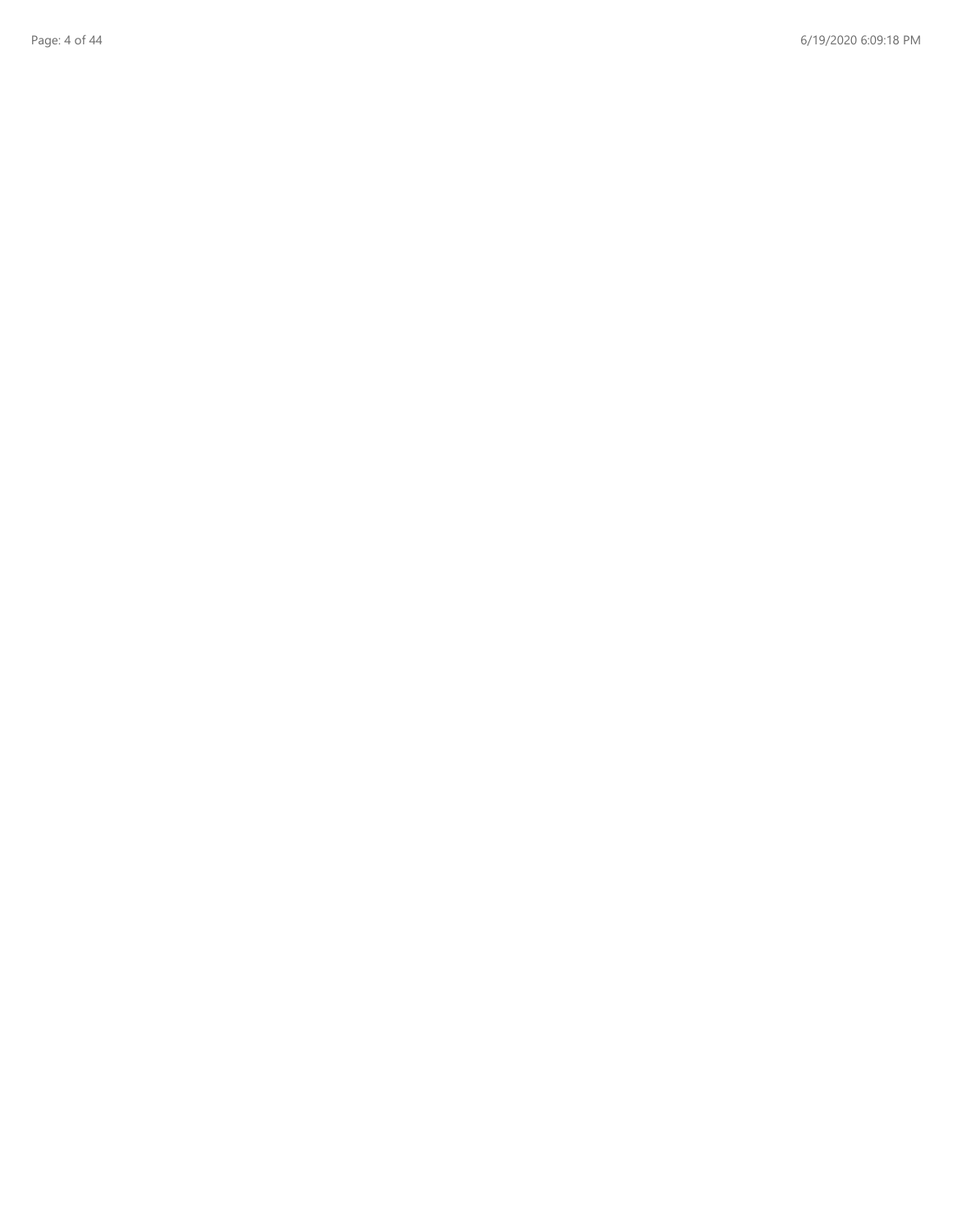# **DEM - US Senate (Vote for 1) DEM**

Precincts Reported: 36 of 36 (100.00%)

|                            |       |              | Election Day Advanced Vot Absentee by |                     | Provisional | All BMD        | Total           |        |
|----------------------------|-------|--------------|---------------------------------------|---------------------|-------------|----------------|-----------------|--------|
| <b>Times Cast</b>          |       | 6,216        | 2,487                                 | 8,575               | 5           | $\overline{0}$ | 17,283 / 88,758 | 19.47% |
| Candidate                  | Party | Election Day | Advanced<br>Voting                    | Absentee by<br>Mail | Provisional | All BMD        | Total           |        |
| Sarah Riggs Amico          |       | 936          | 310                                   | 795                 | 0           | 0              | 2,041           |        |
| Marckeith DeJesus          |       | 292          | 87                                    | 167                 | 0           | 0              | 546             |        |
| James Knox                 |       | 209          | 61                                    | 177                 | $\Omega$    | $\mathbf{0}$   | 447             |        |
| Tricia Carpenter McCracken |       | 151          | 45                                    | 101                 | $\Omega$    | $\Omega$       | 297             |        |
| Jon Ossoff                 |       | 3,150        | 1,515                                 | 5,267               | 4           | $\mathbf{0}$   | 9,936           |        |
| Maya Dillard Smith         |       | 642          | 169                                   | 444                 |             | $\Omega$       | 1,256           |        |
| Teresa Pike Tomlinson      |       | 696          | 276                                   | 1,289               | 0           | $\Omega$       | 2,261           |        |
| <b>Total Votes</b>         |       | 6,076        | 2,463                                 | 8,240               | 5           | $\mathbf{0}$   | 16,784          |        |
|                            |       | Election Day | Advanced<br>Voting                    | Absentee by<br>Mail | Provisional | All BMD        | Total           |        |
| Unresolved Write-In        |       | 0            | 0                                     | $\overline{0}$      | 0           | $\overline{0}$ | 0               |        |

#### **REP - Public Service Commission Dist 1 (Vote for 1) REP**

Precincts Reported: 36 of 36 (100.00%)

|                     |       |              | Election Day Advanced Vot Absentee by |                     | Provisional | All BMD        | Total           |        |
|---------------------|-------|--------------|---------------------------------------|---------------------|-------------|----------------|-----------------|--------|
| <b>Times Cast</b>   |       | 6,006        | 2,223                                 | 8,549               |             | $\overline{0}$ | 16,783 / 88,758 | 18.91% |
| Candidate           | Party | Election Day | Advanced<br>Voting                    | Absentee by<br>Mail | Provisional | All BMD        | Total           |        |
| Jason Shaw (I)      |       | 5,487        | 2,022                                 | 7,515               | 4           |                | 15,028          |        |
| <b>Total Votes</b>  |       | 5,487        | 2,022                                 | 7,515               | 4           |                | 15,028          |        |
|                     |       | Election Day | Advanced<br>Voting                    | Absentee by<br>Mail | Provisional | All BMD        | Total           |        |
| Unresolved Write-In |       | 0            | 0                                     | 0                   | 0           | $\Omega$       | $\Omega$        |        |

#### **DEM - Public Service Commission Dist 1 (Vote for 1) DEM**

|                     |       |              | Election Day Advanced Vot Absentee by |                     | Provisional | All BMD        | Total           |        |
|---------------------|-------|--------------|---------------------------------------|---------------------|-------------|----------------|-----------------|--------|
| Times Cast          |       | 6,216        | 2,487                                 | 8,575               |             | $\overline{0}$ | 17,283 / 88,758 | 19.47% |
| Candidate           | Party | Election Day | Advanced<br>Voting                    | Absentee by<br>Mail | Provisional | All BMD        | Total           |        |
| Robert G. Bryant    |       | 4,598        | 1,890                                 | 6,509               |             |                | 13,001          |        |
| <b>Total Votes</b>  |       | 4,598        | 1,890                                 | 6,509               |             |                | 13,001          |        |
|                     |       | Election Day | Advanced<br>Voting                    | Absentee by<br>Mail | Provisional | All BMD        | Total           |        |
| Unresolved Write-In |       |              |                                       |                     |             |                | $\mathbf 0$     |        |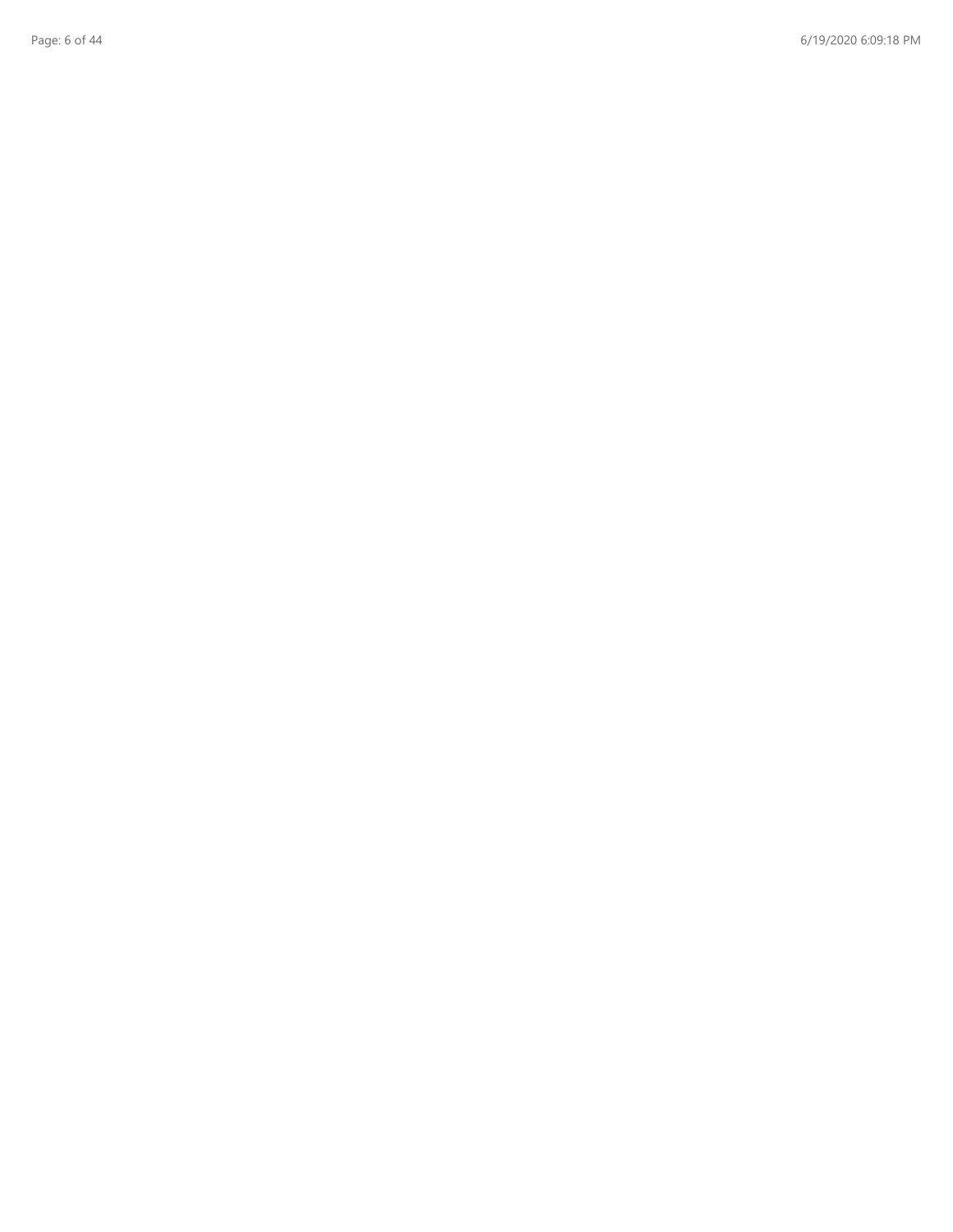# **REP - Public Service Commission Dist 4 (Vote for 1) REP**

Precincts Reported: 36 of 36 (100.00%)

|                                           |       |                     | Election Day Advanced Vot Absentee by |                     | Provisional | All BMD | Total           |        |
|-------------------------------------------|-------|---------------------|---------------------------------------|---------------------|-------------|---------|-----------------|--------|
| <b>Times Cast</b>                         |       | 6,006               | 2,223                                 | 8,549               |             | 0       | 16,783 / 88,758 | 18.91% |
|                                           |       |                     |                                       |                     |             |         |                 |        |
| Candidate                                 | Party | <b>Election Day</b> | Advanced<br>Voting                    | Absentee by<br>Mail | Provisional | All BMD | Total           |        |
| Lauren Bubba McDonald, Jr.<br>$\vert$ (l) |       | 5,464               | 2,026                                 | 7,431               | 4           |         | 14,925          |        |
| <b>Total Votes</b>                        |       | 5,464               | 2,026                                 | 7,431               | 4           | 0       | 14,925          |        |
|                                           |       | <b>Election Day</b> | Advanced<br>Voting                    | Absentee by<br>Mail | Provisional | All BMD | Total           |        |
| Unresolved Write-In                       |       | $\Omega$            | 0                                     | $\overline{0}$      | 0           | 0       | $\mathbf 0$     |        |

# **DEM - Public Service Commission Dist 4 (Vote for 1) DEM**

Precincts Reported: 36 of 36 (100.00%)

|                     |       |                     | Election Day Advanced Vot Absentee by |                     | Provisional | All BMD        | Total           |        |
|---------------------|-------|---------------------|---------------------------------------|---------------------|-------------|----------------|-----------------|--------|
| <b>Times Cast</b>   |       | 6,216               | 2,487                                 | 8,575               |             | $\overline{0}$ | 17,283 / 88,758 | 19.47% |
| Candidate           | Party | Election Day        | Advanced<br>Voting                    | Absentee by<br>Mail | Provisional | All BMD        | Total           |        |
| Daniel Blackman     |       | 4,150               | 1,586                                 | 5,212               |             | $\Omega$       | 10,953          |        |
| John Noel           |       | 1,450               | 660                                   | 1,999               | 0           | $\Omega$       | 4,109           |        |
| <b>Total Votes</b>  |       | 5,600               | 2,246                                 | 7,211               |             | $\Omega$       | 15,062          |        |
|                     |       | <b>Election Day</b> | Advanced<br>Voting                    | Absentee by<br>Mail | Provisional | All BMD        | Total           |        |
| Unresolved Write-In |       | $\Omega$            | 0                                     | $\overline{0}$      | $\Omega$    | $\Omega$       | $\mathbf 0$     |        |

### **REP - US House Dist 3 (Vote for 1) REP**

|                     |       |              | Election Day Advanced Vot Absentee by |                     | Provisional | All BMD  | Total           |        |
|---------------------|-------|--------------|---------------------------------------|---------------------|-------------|----------|-----------------|--------|
| <b>Times Cast</b>   |       | 5,292        | 1,948                                 | 7,434               |             | 0        | 14,677 / 73,403 | 20.00% |
|                     |       |              |                                       |                     |             |          |                 |        |
| Candidate           | Party | Election Day | Advanced<br>Voting                    | Absentee by<br>Mail | Provisional | All BMD  | Total           |        |
| Drew Ferguson (I)   |       | 4,938        | 1,831                                 | 6,735               |             | $\Omega$ | 13,507          |        |
| <b>Total Votes</b>  |       | 4,938        | 1,831                                 | 6,735               |             | 0        | 13,507          |        |
|                     |       |              |                                       |                     |             |          |                 |        |
|                     |       | Election Day | Advanced<br>Voting                    | Absentee by<br>Mail | Provisional | All BMD  | Total           |        |
| Unresolved Write-In |       | $\Omega$     |                                       | $\Omega$            | $\Omega$    | $\Omega$ | $\mathbf 0$     |        |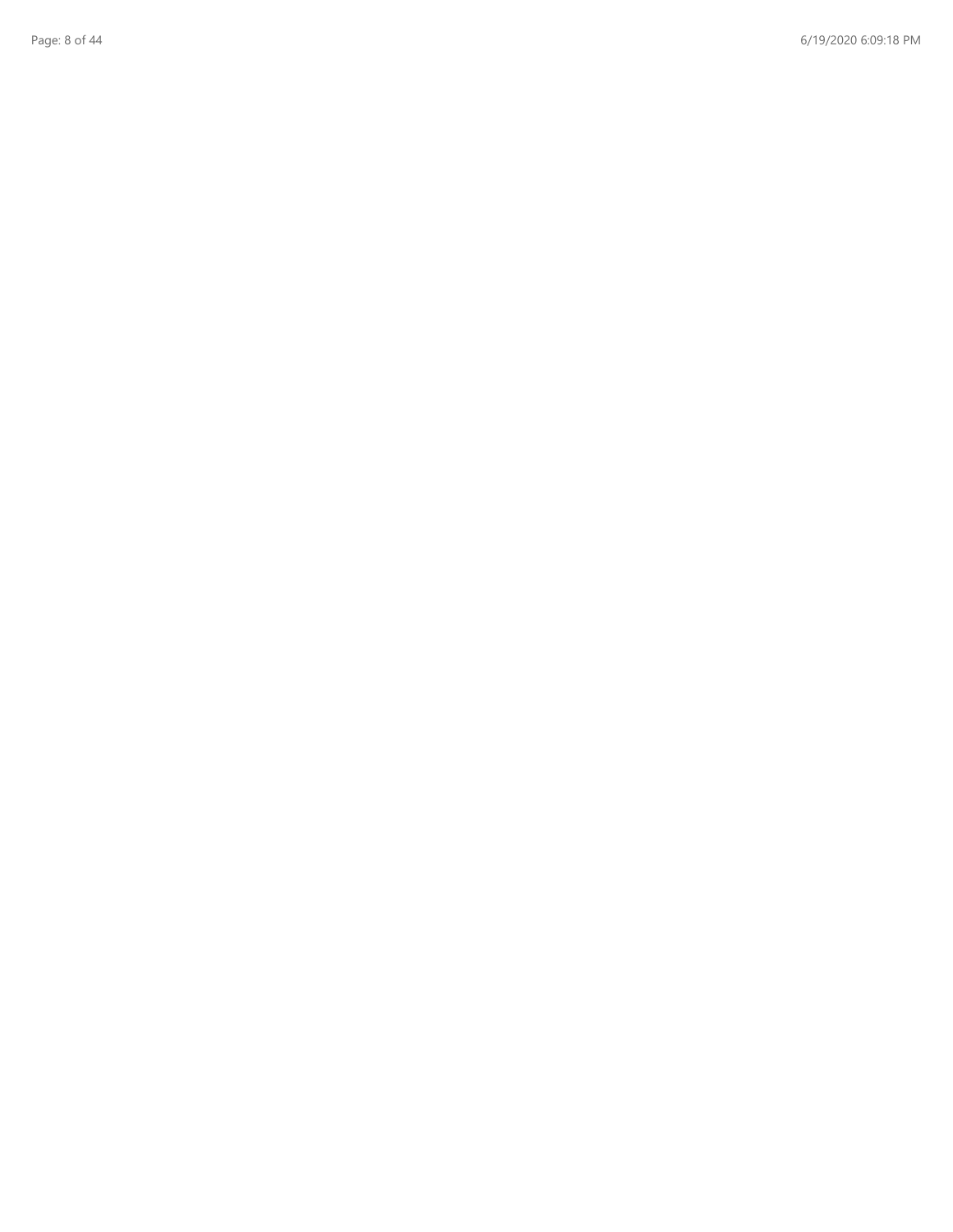### **DEM - US House Dist 3 (Vote for 1) DEM**

Precincts Reported: 30 of 30 (100.00%)

|                     |       |              | Election Day Advanced Vot Absentee by |                     | Provisional | All BMD  | Total           |        |
|---------------------|-------|--------------|---------------------------------------|---------------------|-------------|----------|-----------------|--------|
| <b>Times Cast</b>   |       | 4,441        | 1,699                                 | 6,142               | 4           | 0        | 12,286 / 73,403 | 16.74% |
| Candidate           | Party | Election Day | Advanced<br>Voting                    | Absentee by<br>Mail | Provisional | All BMD  | Total           |        |
| Val Almonord        |       | 3,806        | 1,437                                 | 4,908               | 4           | $\Omega$ | 10,155          |        |
| <b>Total Votes</b>  |       | 3,806        | 1,437                                 | 4,908               | 4           | 0        | 10,155          |        |
|                     |       | Election Day | Advanced<br>Voting                    | Absentee by<br>Mail | Provisional | All BMD  | Total           |        |
| Unresolved Write-In |       | $\Omega$     | 0                                     | $\overline{0}$      | 0           | 0        | 0               |        |

### **REP - US House Dist 13 (Vote for 1) REP**

Precincts Reported: 8 of 8 (100.00%)

|                     |       |                     | Election Day Advanced Vot Absentee by |                     | Provisional | All BMD        | Total          |        |
|---------------------|-------|---------------------|---------------------------------------|---------------------|-------------|----------------|----------------|--------|
| <b>Times Cast</b>   |       | 714                 | 275                                   | 1,115               |             | $\overline{0}$ | 2,106 / 15,355 | 13.72% |
|                     |       |                     |                                       |                     |             |                |                |        |
| Candidate           | Party | <b>Election Day</b> | Advanced<br>Voting                    | Absentee by<br>Mail | Provisional | All BMD        | Total          |        |
| Caesar Gonzales     |       | 221                 | 69                                    | 267                 |             | $\Omega$       | 558            |        |
| Becky E. Hites      |       | 409                 | 181                                   | 732                 |             | 0              | 1,323          |        |
| <b>Total Votes</b>  |       | 630                 | 250                                   | 999                 |             | $\Omega$       | 1,881          |        |
|                     |       | <b>Election Day</b> | Advanced<br>Voting                    | Absentee by<br>Mail | Provisional | All BMD        | Total          |        |
| Unresolved Write-In |       | $\overline{0}$      | 0                                     | $\overline{0}$      | $\Omega$    | 0              | $\mathbf 0$    |        |

# **DEM - US House Dist 13 (Vote for 1) DEM**

|                     |       |                     | Election Day Advanced Vot Absentee by |                     | Provisional    | All BMD        | Total          |        |
|---------------------|-------|---------------------|---------------------------------------|---------------------|----------------|----------------|----------------|--------|
| Times Cast          |       | 1,775               | 788                                   | 2,433               |                | $\overline{0}$ | 4,997 / 15,355 | 32.54% |
| Candidate           | Party | <b>Election Day</b> | Advanced<br>Voting                    | Absentee by<br>Mail | Provisional    | All BMD        | Total          |        |
| Michael Owens       |       | 261                 | 83                                    | 248                 | $\Omega$       | $\Omega$       | 592            |        |
| Jannquell Peters    |       | 147                 | 37                                    | 206                 |                | $\Omega$       | 391            |        |
| David Scott (I)     |       | 790                 | 487                                   | 1,625               | 0              | $\Omega$       | 2,902          |        |
| Keisha Sean Waites  |       | 525                 | 172                                   | 292                 | $\Omega$       | $\Omega$       | 989            |        |
| <b>Total Votes</b>  |       | 1,723               | 779                                   | 2,371               |                | 0              | 4,874          |        |
|                     |       | <b>Election Day</b> | Advanced<br>Voting                    | Absentee by<br>Mail | Provisional    | All BMD        | Total          |        |
| Unresolved Write-In |       | $\overline{0}$      | 0                                     | $\overline{0}$      | $\overline{0}$ | 0              | $\mathbf 0$    |        |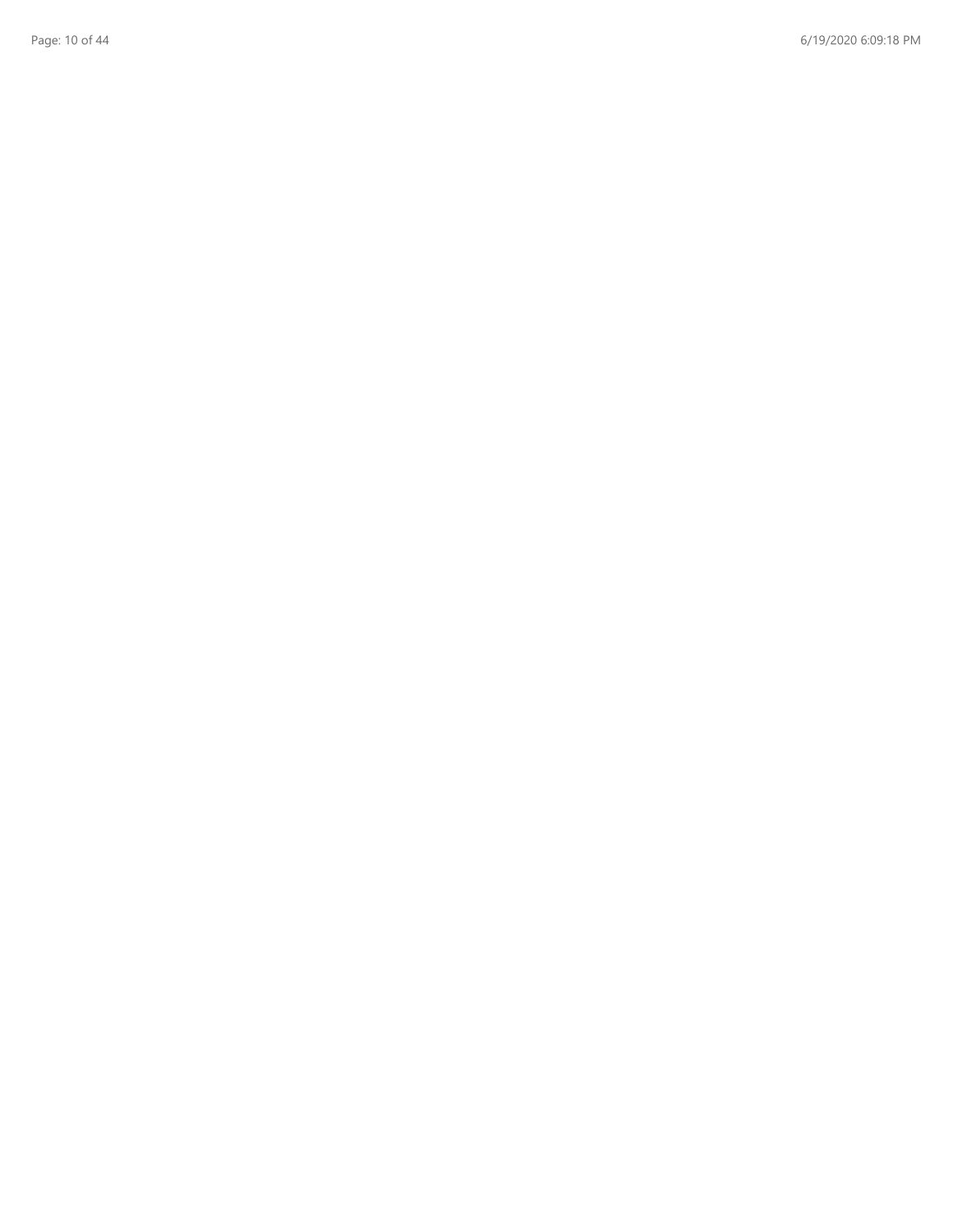#### **REP - State Senate Dist 16 (Vote for 1) REP**

Precincts Reported: 24 of 24 (100.00%)

|                     |       |                | Election Day Advanced Vot Absentee by |                     | Provisional | All BMD  | Total           |        |
|---------------------|-------|----------------|---------------------------------------|---------------------|-------------|----------|-----------------|--------|
| Times Cast          |       | 4,778          | 1,756                                 | 6,555               |             | 0        | 13,092 / 59,709 | 21.93% |
| Candidate           | Party | Election Day   | Advanced<br>Voting                    | Absentee by<br>Mail | Provisional | All BMD  | Total           |        |
| Marty Harbin (I)    |       | 4,414          | 1,609                                 | 5,849               |             | $\Omega$ | 11,875          |        |
| <b>Total Votes</b>  |       | 4,414          | 1.609                                 | 5,849               |             | 0        | 11,875          |        |
|                     |       | Election Day   | Advanced<br>Voting                    | Absentee by<br>Mail | Provisional | All BMD  | Total           |        |
| Unresolved Write-In |       | $\overline{0}$ | 0                                     | $\overline{0}$      | 0           | 0        | $\mathbf 0$     |        |

### **DEM - State Senate Dist 16 (Vote for 1) DEM**

Precincts Reported: 24 of 24 (100.00%)

|                     |       |              | Election Day Advanced Vot Absentee by |                     | Provisional | All BMD        | Total          |        |
|---------------------|-------|--------------|---------------------------------------|---------------------|-------------|----------------|----------------|--------|
| Times Cast          |       | 2,878        | 1,084                                 | 4,455               |             | $\overline{0}$ | 8,419 / 59,709 | 14.10% |
| Candidate           | Party | Election Day | Advanced<br>Voting                    | Absentee by<br>Mail | Provisional | All BMD        | Total          |        |
| Cinquez Jester      |       | 2,453        | 915                                   | 3,403               |             |                | 6,773          |        |
| <b>Total Votes</b>  |       | 2,453        | 915                                   | 3,403               |             |                | 6,773          |        |
|                     |       | Election Day | Advanced<br>Voting                    | Absentee by<br>Mail | Provisional | All BMD        | Total          |        |
| Unresolved Write-In |       | $\Omega$     | $\mathbf{0}$                          | $\overline{0}$      |             | $\Omega$       | 0              |        |

### **DEM - State Senate Dist 34 (Vote for 1) DEM**

Precincts Reported: 12 of 12 (100.00%)

|                      |       |              | Election Day Advanced Vot Absentee by |                     | Provisional | All BMD        | Total          |        |
|----------------------|-------|--------------|---------------------------------------|---------------------|-------------|----------------|----------------|--------|
| Times Cast           |       | 3,338        | 1,403                                 | 4,120               |             | $\overline{0}$ | 8,864 / 29,049 | 30.51% |
| Candidate            | Party | Election Day | Advanced<br>Voting                    | Absentee by<br>Mail | Provisional | All BMD        | Total          |        |
| Valencia M. Seay (I) |       | 2,799        | 1,241                                 | 3,645               |             | 0              | 7,688          |        |
| <b>Total Votes</b>   |       | 2,799        | 1,241                                 | 3,645               |             | 0              | 7,688          |        |
|                      |       | Election Day | Advanced<br>Voting                    | Absentee by<br>Mail | Provisional | All BMD        | Total          |        |
| Unresolved Write-In  |       |              |                                       |                     |             | $\Omega$       | $\mathbf 0$    |        |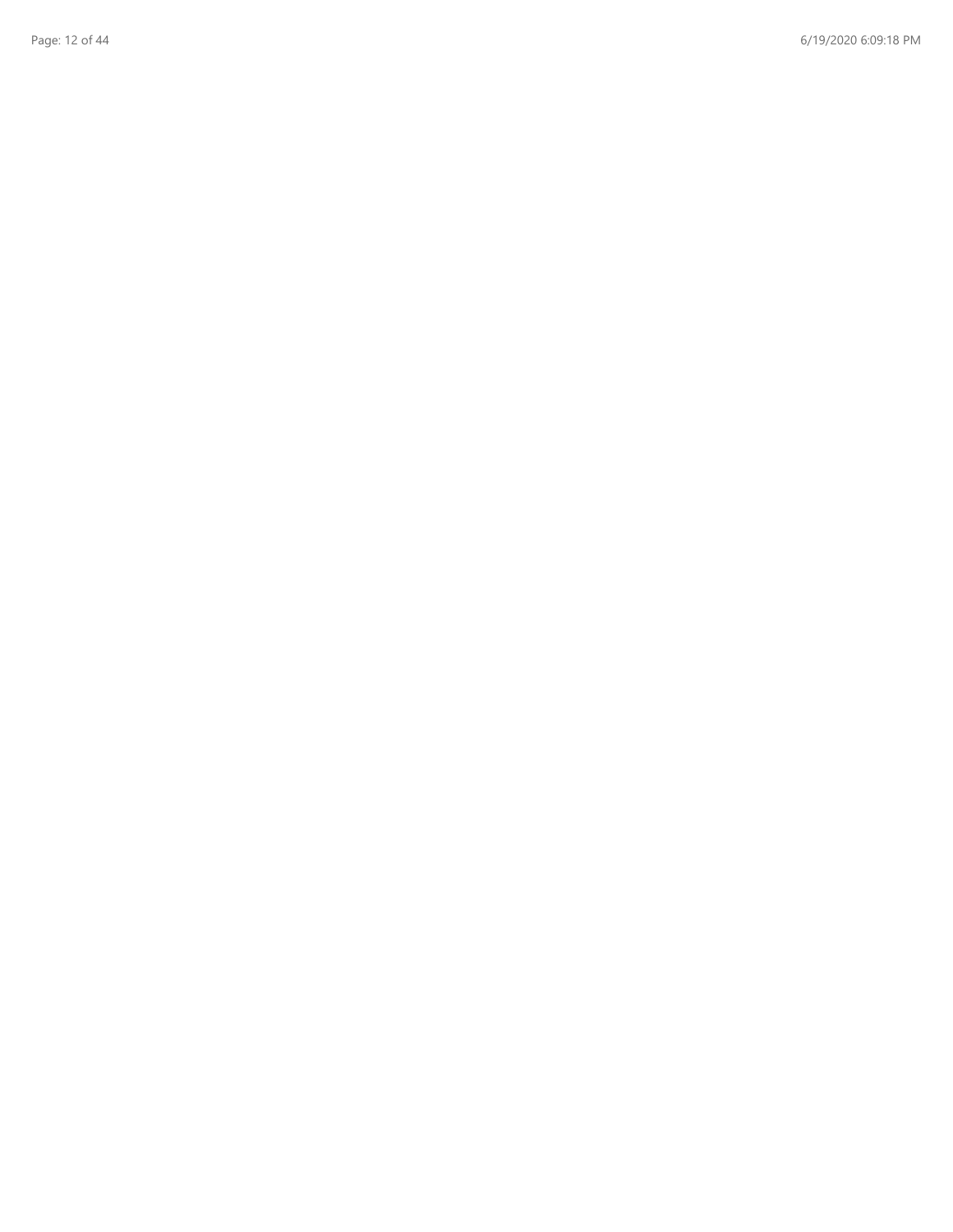### **REP - State House Dist 63 (Vote for 1) REP**

Precincts Reported: 10 of 10 (100.00%)

|                     |       |                     | Election Day Advanced Vot Absentee by |                     | Provisional | All BMD | Total          |        |
|---------------------|-------|---------------------|---------------------------------------|---------------------|-------------|---------|----------------|--------|
| Times Cast          |       | 768                 | 336                                   | 1,401               |             | 0       | 2,507 / 19,833 | 12.64% |
| Candidate           | Party | Election Day        | Advanced<br>Voting                    | Absentee by<br>Mail | Provisional | All BMD | Total          |        |
| David Callahan      |       | 668                 | 308                                   | 1,180               |             | 0       | 2,158          |        |
| <b>Total Votes</b>  |       | 668                 | 308                                   | 1,180               |             | 0       | 2,158          |        |
|                     |       | <b>Election Day</b> | Advanced<br>Voting                    | Absentee by<br>Mail | Provisional | All BMD | Total          |        |
| Unresolved Write-In |       | $\overline{0}$      | 0                                     | $\overline{0}$      | 0           | 0       | $\mathbf 0$    |        |

### **DEM - State House Dist 63 (Vote for 1) DEM**

Precincts Reported: 10 of 10 (100.00%)

|                       |       |                     | Election Day Advanced Vot Absentee by |                     | Provisional | All BMD        | Total          |        |
|-----------------------|-------|---------------------|---------------------------------------|---------------------|-------------|----------------|----------------|--------|
| <b>Times Cast</b>     |       | 2,223               | 894                                   | 2,800               |             | $\overline{0}$ | 5,919 / 19,833 | 29.84% |
| Candidate             | Party | Election Day        | Advanced<br>Voting                    | Absentee by<br>Mail | Provisional | All BMD        | Total          |        |
| Debra Bazemore (I)    |       | 1,336               | 652                                   | 2,173               |             |                | 4,162          |        |
| Kenneth "Ken" Kincaid |       | 766                 | 208                                   | 439                 |             |                | 1,414          |        |
| <b>Total Votes</b>    |       | 2,102               | 860                                   | 2,612               |             |                | 5,576          |        |
|                       |       | <b>Election Day</b> | Advanced<br>Voting                    | Absentee by<br>Mail | Provisional | All BMD        | Total          |        |
| Unresolved Write-In   |       | $\Omega$            | $\mathbf{0}$                          | $\Omega$            | $\Omega$    |                | 0              |        |

# **DEM - State House Dist 64 (Vote for 1) DEM**

|                        |       |              | Election Day Advanced Vot Absentee by |                     | Provisional | All BMD        | Total          |        |
|------------------------|-------|--------------|---------------------------------------|---------------------|-------------|----------------|----------------|--------|
| <b>Times Cast</b>      |       | 1,911        | 812                                   | 2,276               |             | $\overline{0}$ | 5,000 / 19,801 | 25.25% |
| Candidate              | Party | Election Day | Advanced<br>Voting                    | Absentee by<br>Mail | Provisional | All BMD        | Total          |        |
| Derrick L. Jackson (I) |       | 1,704        | 712                                   | 1,980               |             |                | 4,397          |        |
| <b>Total Votes</b>     |       | 1,704        | 712                                   | 1,980               |             |                | 4,397          |        |
|                        |       | Election Day | Advanced<br>Voting                    | Absentee by<br>Mail | Provisional | All BMD        | Total          |        |
| Unresolved Write-In    |       | $\Omega$     | $\overline{0}$                        | $\Omega$            |             | $\Omega$       | $\mathbf 0$    |        |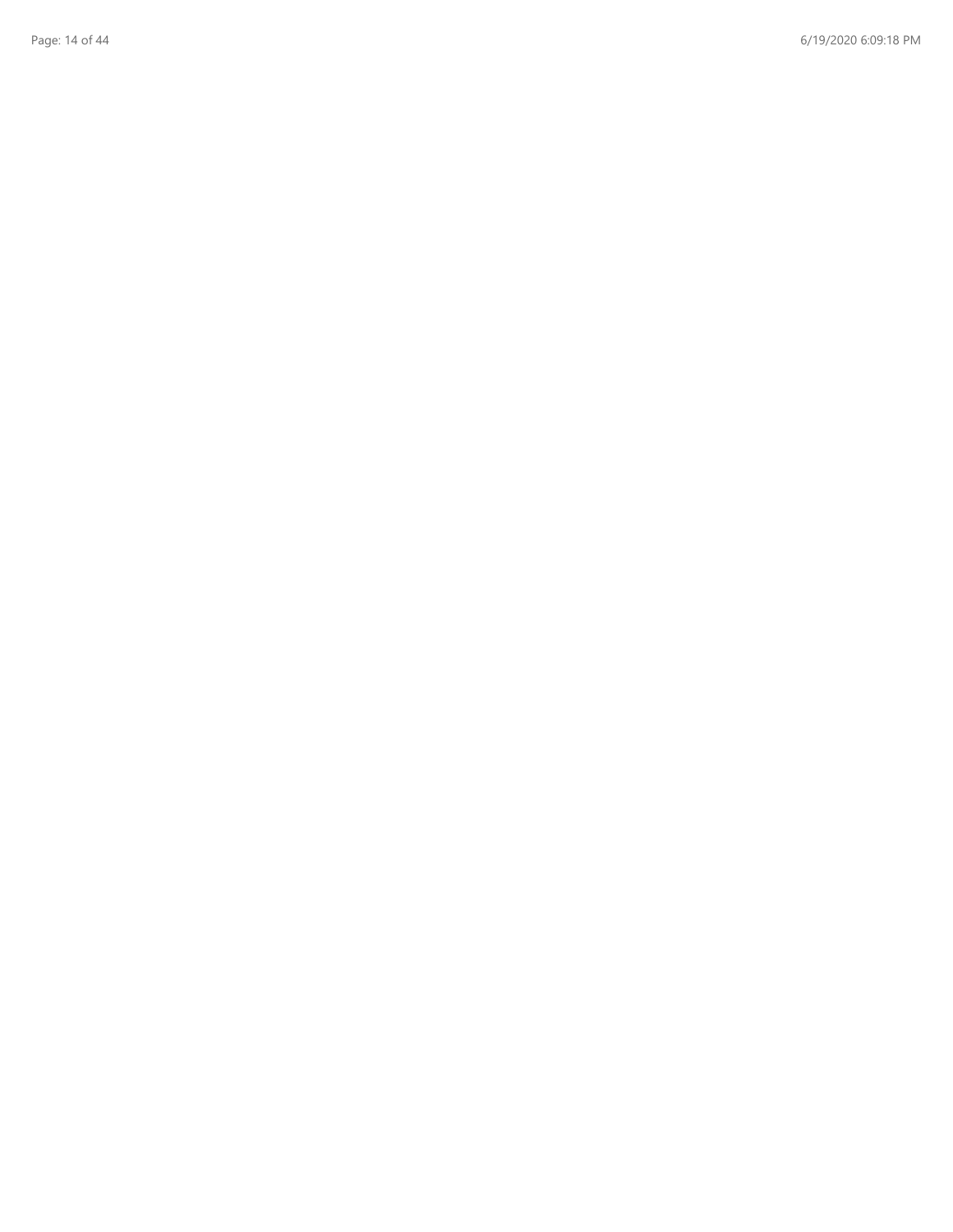### **REP - State House Dist 71 (Vote for 1) REP**

Precincts Reported: 2 of 2 (100.00%)

|                                |       |                     | Election Day Advanced Vot Absentee by |                     | Provisional | All BMD | Total       |        |
|--------------------------------|-------|---------------------|---------------------------------------|---------------------|-------------|---------|-------------|--------|
| <b>Times Cast</b>              |       | 233                 | 103                                   | 347                 | 0           | 0       | 683 / 4,098 | 16.67% |
| Candidate                      | Party | Election Day        | Advanced<br>Voting                    | Absentee by<br>Mail | Provisional | All BMD | Total       |        |
| Marcy Westmoreland<br>Sakrison |       | 105                 | 36                                    | 132                 | $\Omega$    | 0       | 273         |        |
| Philip Singleton (I)           |       | 120                 | 66                                    | 192                 |             | 0       | 378         |        |
| <b>Total Votes</b>             |       | 225                 | 102                                   | 324                 | 0           | 0       | 651         |        |
|                                |       | <b>Election Day</b> | Advanced<br>Voting                    | Absentee by<br>Mail | Provisional | All BMD | Total       |        |
| Unresolved Write-In            |       | 0                   | 0                                     | 0                   | $\Omega$    | 0       | $\mathbf 0$ |        |

# **DEM - State House Dist 71 (Vote for 1) DEM**

Precincts Reported: 2 of 2 (100.00%)

|                     |       |              | Election Day Advanced Vot Absentee by |                     | Provisional | All BMD | Total       |        |
|---------------------|-------|--------------|---------------------------------------|---------------------|-------------|---------|-------------|--------|
| Times Cast          |       | 248          | 96                                    | 343                 |             | 0       | 687 / 4,098 | 16.76% |
| Candidate           | Party | Election Day | Advanced<br>Voting                    | Absentee by<br>Mail | Provisional | All BMD | Total       |        |
| Jill Prouty         |       | 220          | 85                                    | 278                 |             |         | 583         |        |
| <b>Total Votes</b>  |       | 220          | 85                                    | 278                 |             |         | 583         |        |
|                     |       | Election Day | Advanced<br>Voting                    | Absentee by<br>Mail | Provisional | All BMD | Total       |        |
| Unresolved Write-In |       | $\Omega$     | 0                                     | 0                   |             |         | 0           |        |

#### **REP - State House Dist 72 (Vote for 1) REP**

Precincts Reported: 17 of 17 (100.00%)

|                     |       |              | Election Day Advanced Vot Absentee by |                     | Provisional | All BMD | Total          |        |
|---------------------|-------|--------------|---------------------------------------|---------------------|-------------|---------|----------------|--------|
| <b>Times Cast</b>   |       | 3,023        | 1,166                                 | 3,976               |             | 0       | 8,168 / 35,981 | 22.70% |
| Candidate           | Party | Election Day | Advanced<br>Voting                    | Absentee by<br>Mail | Provisional | All BMD | Total          |        |
| Josh Bonner (I)     |       | 2,832        | 1.074                                 | 3,568               |             |         | 7,477          |        |
| <b>Total Votes</b>  |       | 2,832        | 1,074                                 | 3,568               |             |         | 7,477          |        |
|                     |       | Election Day | Advanced<br>Voting                    | Absentee by<br>Mail | Provisional | All BMD | Total          |        |
| Unresolved Write-In |       |              | 0                                     | $\Omega$            |             |         | $\mathbf 0$    |        |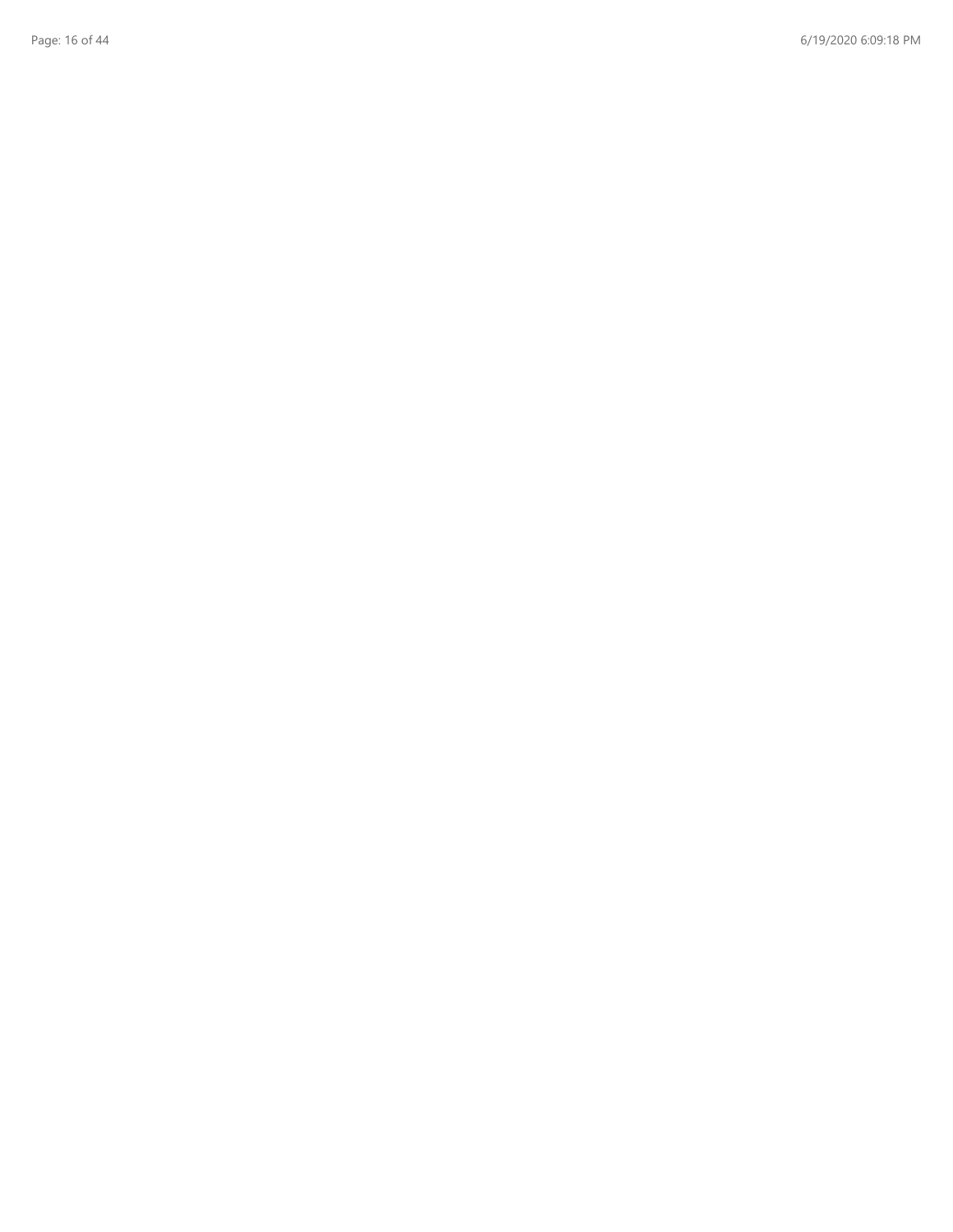# **DEM - State House Dist 72 (Vote for 1) DEM**

Precincts Reported: 17 of 17 (100.00%)

|                     |       |                | Election Day Advanced Vot Absentee by |                     | Provisional | All BMD | Total          |        |
|---------------------|-------|----------------|---------------------------------------|---------------------|-------------|---------|----------------|--------|
| Times Cast          |       | 1,359          | 511                                   | 2,352               | 2           | 0       | 4,224 / 35,981 | 11.74% |
| Candidate           | Party | Election Day   | Advanced<br>Voting                    | Absentee by<br>Mail | Provisional | All BMD | Total          |        |
| <b>Fred Rovner</b>  |       | 1,110          | 417                                   | 1,766               |             | 0       | 3,295          |        |
| <b>Total Votes</b>  |       | 1,110          | 417                                   | 1,766               |             | 0       | 3,295          |        |
|                     |       | Election Day   | Advanced<br>Voting                    | Absentee by<br>Mail | Provisional | All BMD | Total          |        |
| Unresolved Write-In |       | $\overline{0}$ | 0                                     | $\overline{0}$      | 0           | 0       | $\mathbf 0$    |        |

#### **REP - State House Dist 73 (Vote for 1) REP**

Precincts Reported: 4 of 4 (100.00%)

|                     |       |              | Election Day Advanced Vot Absentee by |                     | Provisional | All BMD  | Total         |        |
|---------------------|-------|--------------|---------------------------------------|---------------------|-------------|----------|---------------|--------|
| Times Cast          |       | 755          | 214                                   | 1,207               |             | $\Omega$ | 2,176 / 9,045 | 24.06% |
| Candidate           | Party | Election Day | Advanced<br>Voting                    | Absentee by<br>Mail | Provisional | All BMD  | Total         |        |
| Karen Mathiak (I)   |       | 704          | 203                                   | 1,079               |             |          | 1,986         |        |
| <b>Total Votes</b>  |       | 704          | 203                                   | 1,079               |             |          | 1,986         |        |
|                     |       | Election Day | Advanced<br>Voting                    | Absentee by<br>Mail | Provisional | All BMD  | Total         |        |
| Unresolved Write-In |       | $\Omega$     | 0                                     | $\overline{0}$      |             | 0        | $\Omega$      |        |

### **DEM - State House Dist 73 (Vote for 1) DEM**

|                       |       |              | Election Day Advanced Vot Absentee by |                     | Provisional | All BMD  | Total         |        |
|-----------------------|-------|--------------|---------------------------------------|---------------------|-------------|----------|---------------|--------|
| Times Cast            |       | 475          | 174                                   | 804                 |             | $\Omega$ | 1,453 / 9,045 | 16.06% |
| Candidate             | Party | Election Day | Advanced<br>Voting                    | Absentee by<br>Mail | Provisional | All BMD  | Total         |        |
| <b>William Harris</b> |       | 417          | 144                                   | 627                 |             |          | 1,188         |        |
| <b>Total Votes</b>    |       | 417          | 144                                   | 627                 |             | 0        | 1,188         |        |
|                       |       | Election Day | Advanced<br>Voting                    | Absentee by<br>Mail | Provisional | All BMD  | Total         |        |
| Unresolved Write-In   |       |              |                                       |                     |             | $\Omega$ | $\mathbf 0$   |        |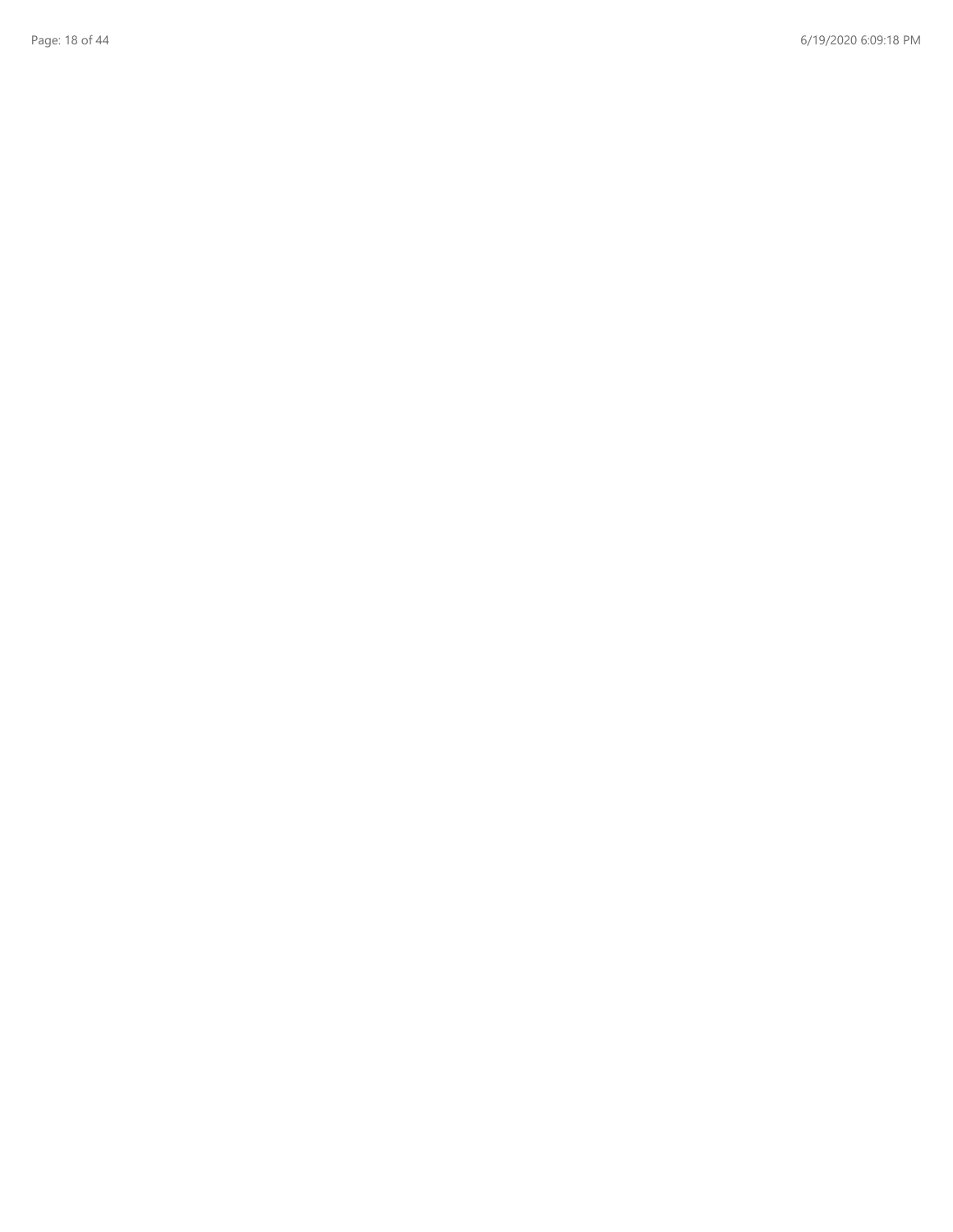### **REP - Probate Judge (Vote for 1) REP**

Precincts Reported: 36 of 36 (100.00%)

|                     |       |                     | Election Day Advanced Vot Absentee by |                     | Provisional | All BMD | Total           |        |
|---------------------|-------|---------------------|---------------------------------------|---------------------|-------------|---------|-----------------|--------|
| Times Cast          |       | 6,006               | 2,223                                 | 8,549               |             | 0       | 16,783 / 88,758 | 18.91% |
| Candidate           | Party | Election Day        | Advanced<br>Voting                    | Absentee by<br>Mail | Provisional | All BMD | Total           |        |
| Ann S. Jackson (I)  |       | 5,542               | 2,063                                 | 7,554               |             | 0       | 15,164          |        |
| <b>Total Votes</b>  |       | 5,542               | 2,063                                 | 7,554               |             | 0       | 15,164          |        |
|                     |       | <b>Election Day</b> | Advanced<br>Voting                    | Absentee by<br>Mail | Provisional | All BMD | Total           |        |
| Unresolved Write-In |       | $\overline{0}$      | 0                                     | $\overline{0}$      | 0           | 0       | $\mathbf 0$     |        |

# **REP - Clerk of Superior Court (Vote for 1) REP**

Precincts Reported: 36 of 36 (100.00%)

|                     |       |              | Election Day Advanced Vot Absentee by |                     | Provisional | All BMD        | Total           |        |
|---------------------|-------|--------------|---------------------------------------|---------------------|-------------|----------------|-----------------|--------|
| <b>Times Cast</b>   |       | 6,006        | 2,223                                 | 8,549               |             | $\overline{0}$ | 16,783 / 88,758 | 18.91% |
| Candidate           | Party | Election Day | Advanced<br>Voting                    | Absentee by<br>Mail | Provisional | All BMD        | Total           |        |
| Sheila Studdard (I) |       | 5,546        | 2,058                                 | 7,626               |             |                | 15,235          |        |
| <b>Total Votes</b>  |       | 5,546        | 2,058                                 | 7,626               |             |                | 15,235          |        |
|                     |       | Election Day | Advanced<br>Voting                    | Absentee by<br>Mail | Provisional | All BMD        | Total           |        |
| Unresolved Write-In |       | $\Omega$     | $\overline{0}$                        | $\Omega$            |             |                | $\mathbf 0$     |        |

# **REP - Sheriff (Vote for 1) REP**

|                     |       |                     | Election Day Advanced Vot Absentee by |                     | Provisional | All BMD        | Total           |        |
|---------------------|-------|---------------------|---------------------------------------|---------------------|-------------|----------------|-----------------|--------|
| <b>Times Cast</b>   |       | 6,006               | 2,223                                 | 8,549               |             | $\overline{0}$ | 16,783 / 88,758 | 18.91% |
|                     |       |                     |                                       |                     |             |                |                 |        |
| Candidate           | Party | Election Day        | Advanced<br>Voting                    | Absentee by<br>Mail | Provisional | All BMD        | Total           |        |
| Barry H. Babb (I)   |       | 5,689               | 2,092                                 | 7,887               |             | 0              | 15,673          |        |
| <b>Total Votes</b>  |       | 5,689               | 2,092                                 | 7,887               |             | 0              | 15,673          |        |
|                     |       |                     |                                       |                     |             |                |                 |        |
|                     |       | <b>Election Day</b> | Advanced<br>Voting                    | Absentee by<br>Mail | Provisional | All BMD        | Total           |        |
| Unresolved Write-In |       | $\Omega$            | 0                                     | $\overline{0}$      | $\Omega$    | 0              | $\mathbf 0$     |        |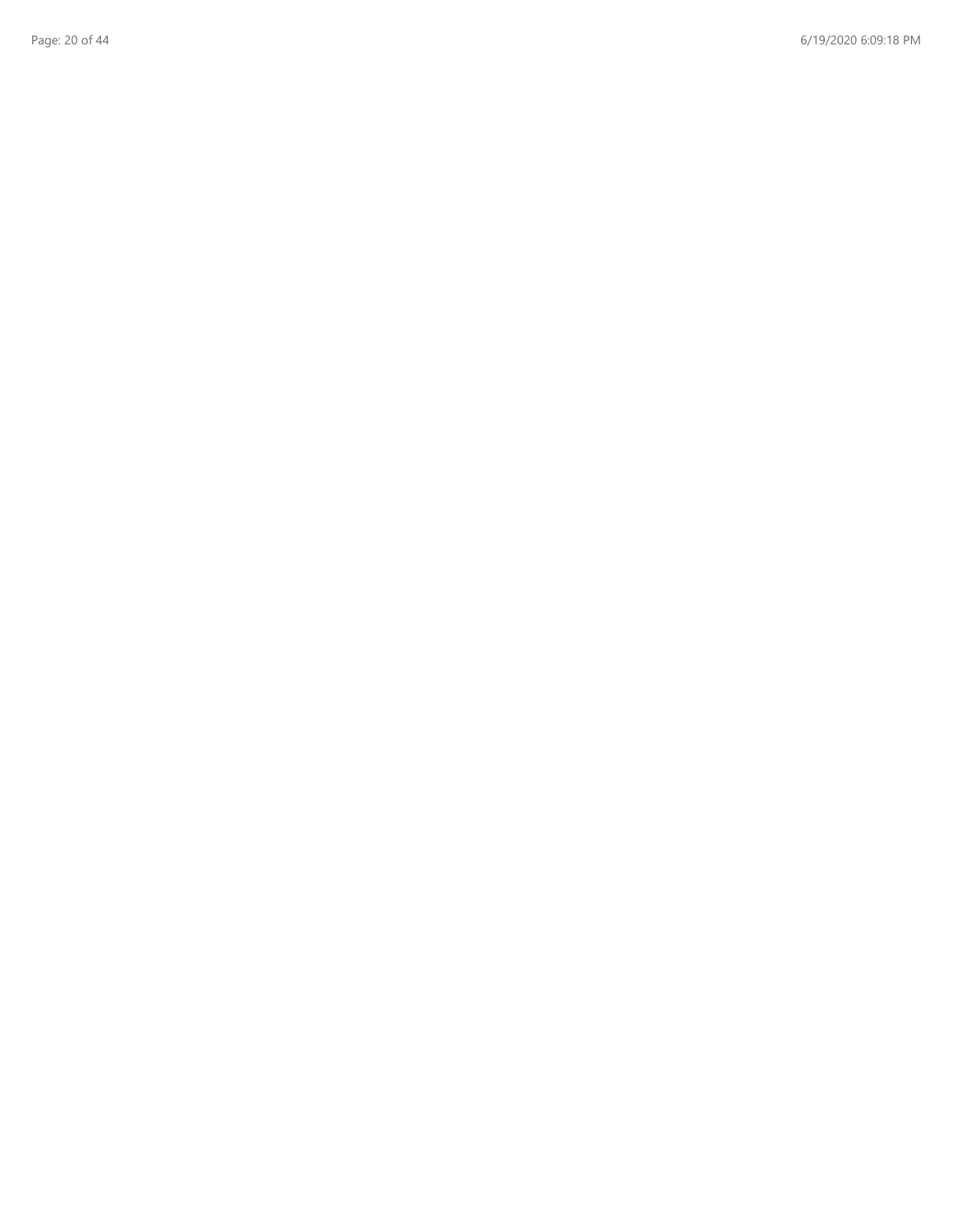# **DEM - Sheriff (Vote for 1) DEM**

Precincts Reported: 36 of 36 (100.00%)

|                     |       |                | Election Day Advanced Vot Absentee by |                     | Provisional | All BMD        | Total           |        |
|---------------------|-------|----------------|---------------------------------------|---------------------|-------------|----------------|-----------------|--------|
| Times Cast          |       | 6,216          | 2,487                                 | 8,575               |             | $\mathbf 0$    | 17,283 / 88,758 | 19.47% |
| Candidate           | Party | Election Day   | Advanced<br>Voting                    | Absentee by<br>Mail | Provisional | All BMD        | Total           |        |
| Chris Pigors        |       | 5,211          | 2,076                                 | 6,823               |             | 0              | 14,115          |        |
| <b>Total Votes</b>  |       | 5,211          | 2.076                                 | 6,823               |             | 0              | 14,115          |        |
|                     |       | Election Day   | Advanced<br>Voting                    | Absentee by<br>Mail | Provisional | All BMD        | Total           |        |
| Unresolved Write-In |       | $\overline{0}$ | $\mathbf{0}$                          | $\mathbf 0$         | 0           | $\overline{0}$ | $\mathbf 0$     |        |

#### **REP - Tax Commissioner (Vote for 1) REP**

Precincts Reported: 36 of 36 (100.00%)

|                     |       |                     | Election Day Advanced Vot Absentee by |                     | Provisional | All BMD        | Total           |        |
|---------------------|-------|---------------------|---------------------------------------|---------------------|-------------|----------------|-----------------|--------|
| Times Cast          |       | 6,006               | 2,223                                 | 8,549               |             | $\overline{0}$ | 16,783 / 88,758 | 18.91% |
| Candidate           | Party | Election Day        | Advanced<br>Voting                    | Absentee by<br>Mail | Provisional | All BMD        | Total           |        |
| Kristie King (I)    |       | 5,599               | 2,078                                 | 7,703               |             | $\Omega$       | 15,384          |        |
| <b>Total Votes</b>  |       | 5,599               | 2,078                                 | 7,703               |             | 0              | 15,384          |        |
|                     |       | <b>Election Day</b> | Advanced<br>Voting                    | Absentee by<br>Mail | Provisional | All BMD        | Total           |        |
| Unresolved Write-In |       | $\Omega$            | 0                                     | $\Omega$            |             | $\Omega$       | $\mathbf 0$     |        |

# **REP - Coroner (Vote for 1) REP**

|                       |       |                     | Election Day Advanced Vot Absentee by |                     | Provisional | All BMD | Total           |        |
|-----------------------|-------|---------------------|---------------------------------------|---------------------|-------------|---------|-----------------|--------|
| <b>Times Cast</b>     |       | 6,006               | 2,223                                 | 8,549               |             | 0       | 16,783 / 88,758 | 18.91% |
|                       |       |                     |                                       |                     |             |         |                 |        |
| Candidate             | Party | Election Day        | Advanced<br>Voting                    | Absentee by<br>Mail | Provisional | All BMD | Total           |        |
| W. Bee Huddleston (I) |       | 5,606               | 2.069                                 | 7,665               | 4           | 0       | 15,344          |        |
| <b>Total Votes</b>    |       | 5,606               | 2,069                                 | 7,665               |             | 0       | 15,344          |        |
|                       |       |                     |                                       |                     |             |         |                 |        |
|                       |       | <b>Election Day</b> | Advanced<br>Voting                    | Absentee by<br>Mail | Provisional | All BMD | Total           |        |
| Unresolved Write-In   |       | $\overline{0}$      | 0                                     | $\overline{0}$      | $\Omega$    | 0       | $\mathbf 0$     |        |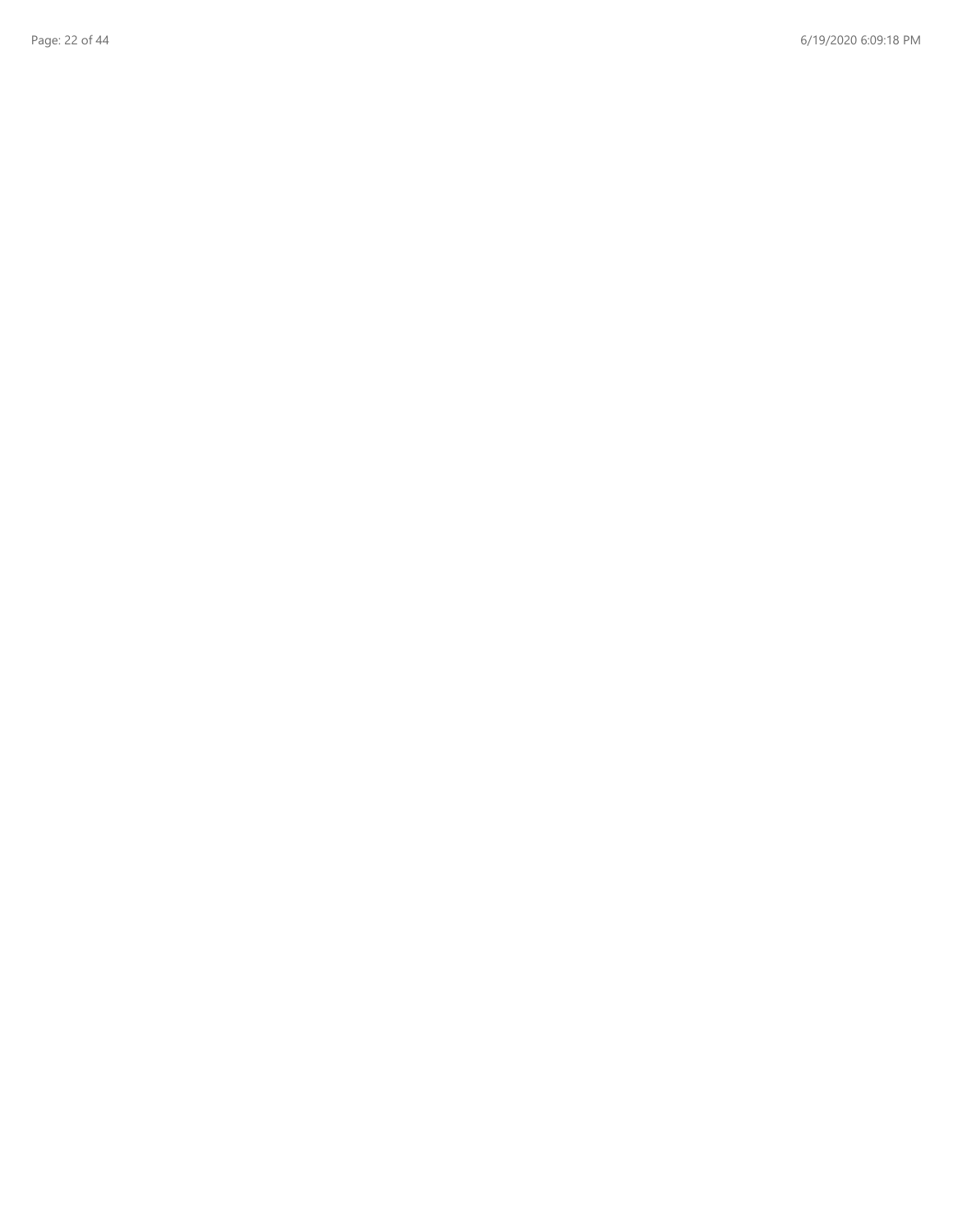#### **REP - Solicitor General (Vote for 1) REP**

Precincts Reported: 36 of 36 (100.00%)

|                      |       |                     | Election Day Advanced Vot Absentee by |                     | Provisional | All BMD | Total           |        |
|----------------------|-------|---------------------|---------------------------------------|---------------------|-------------|---------|-----------------|--------|
| <b>Times Cast</b>    |       | 6,006               | 2,223                                 | 8,549               |             | 0       | 16,783 / 88,758 | 18.91% |
| Candidate            | Party | Election Day        | Advanced<br>Voting                    | Absentee by<br>Mail | Provisional | All BMD | Total           |        |
| James K. Inagawa (I) |       | 5,389               | 1,992                                 | 7,448               | 4           | 0       | 14,833          |        |
| <b>Total Votes</b>   |       | 5,389               | 1,992                                 | 7,448               | 4           | 0       | 14,833          |        |
|                      |       | <b>Election Day</b> | Advanced<br>Voting                    | Absentee by<br>Mail | Provisional | All BMD | Total           |        |
| Unresolved Write-In  |       | $\overline{0}$      | 0                                     | $\overline{0}$      | 0           | 0       | $\mathbf 0$     |        |

#### **REP - Co Commission Dist 1 (Vote for 1) REP**

Precincts Reported: 10 of 10 (100.00%)

|                     |       |                     | Election Day Advanced Vot Absentee by |                     | Provisional | All BMD        | Total          |        |
|---------------------|-------|---------------------|---------------------------------------|---------------------|-------------|----------------|----------------|--------|
| <b>Times Cast</b>   |       | 1,539               | 579                                   | 2,074               |             | $\overline{0}$ | 4,193 / 21,306 | 19.68% |
| Candidate           | Party | Election Day        | Advanced<br>Voting                    | Absentee by<br>Mail | Provisional | All BMD        | Total          |        |
| Sonja Gibson        |       | 365                 | 150                                   | 371                 |             | $\Omega$       | 886            |        |
| Eric K. Maxwell (I) |       | 1,108               | 415                                   | 1,564               |             |                | 3,088          |        |
| <b>Total Votes</b>  |       | 1,473               | 565                                   | 1,935               |             |                | 3,974          |        |
|                     |       | <b>Election Day</b> | Advanced<br>Voting                    | Absentee by<br>Mail | Provisional | All BMD        | Total          |        |
| Unresolved Write-In |       | $\overline{0}$      | $\overline{0}$                        |                     |             | $\Omega$       | $\mathbf 0$    |        |

# **DEM - Co Commission Dist 1 (Vote for 1) DEM**

Precincts Reported: 10 of 10 (100.00%)

|                     |       |                     | Election Day Advanced Vot Absentee by |                     | Provisional | All BMD        | Total          |        |
|---------------------|-------|---------------------|---------------------------------------|---------------------|-------------|----------------|----------------|--------|
| Times Cast          |       | 1,379               | 525                                   | 1,899               |             | $\overline{0}$ | 3,805 / 21,306 | 17.86% |
| Candidate           | Party | Election Day        | Advanced<br>Voting                    | Absentee by<br>Mail | Provisional | All BMD        | Total          |        |
| Vickie Butler       |       | 1,186               | 440                                   | 1,518               |             | $\Omega$       | 3,146          |        |
| <b>Total Votes</b>  |       | 1,186               | 440                                   | 1,518               |             |                | 3,146          |        |
|                     |       | <b>Election Day</b> | Advanced<br>Voting                    | Absentee by<br>Mail | Provisional | All BMD        | Total          |        |
| Unresolved Write-In |       | $\Omega$            | 0                                     | $\Omega$            |             | $\Omega$       | 0              |        |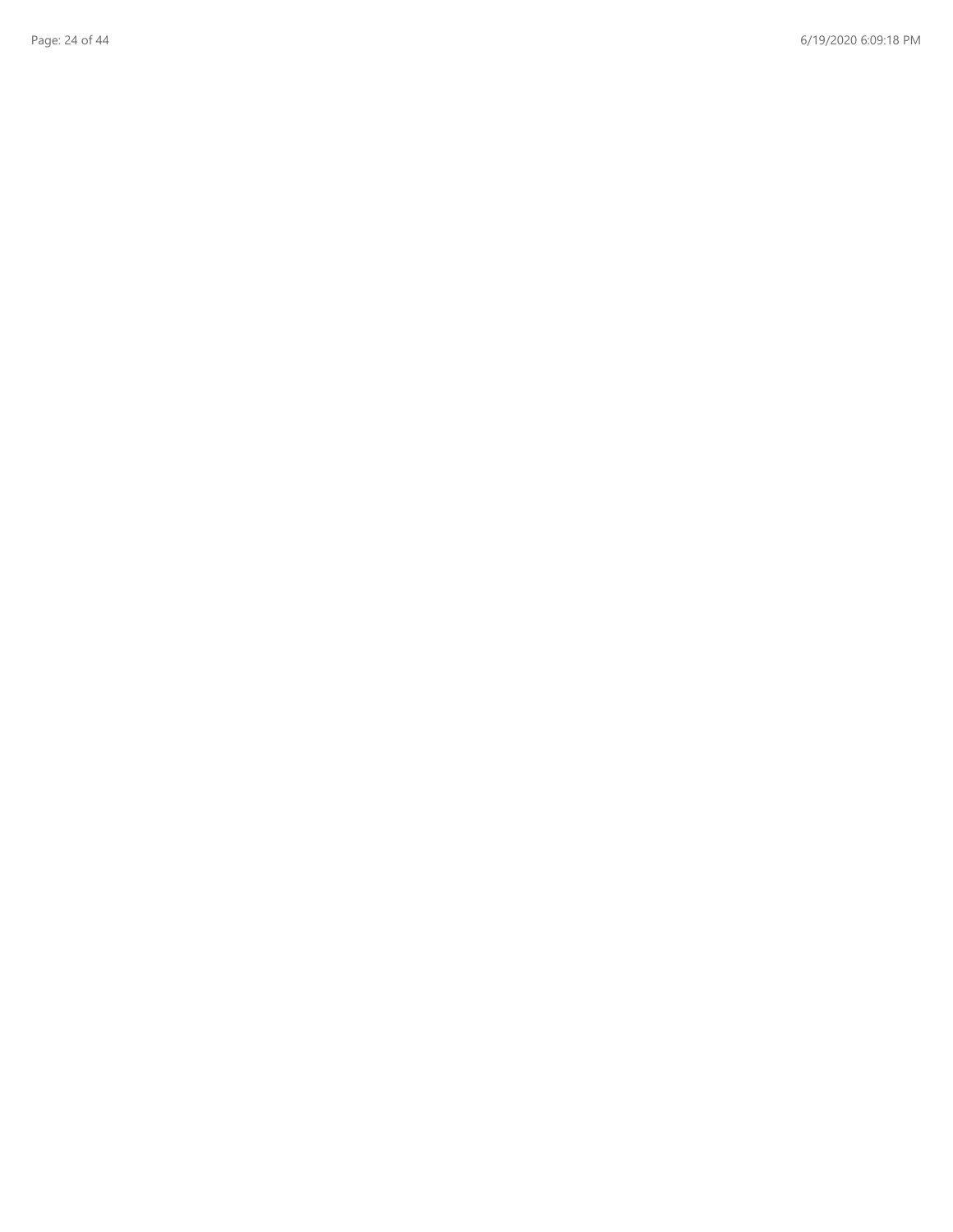## **REP - Co Commission Dist 2 (Vote for 1) REP**

Precincts Reported: 12 of 12 (100.00%)

|                     |       |                     | Election Day Advanced Vot Absentee by |                     | Provisional | All BMD        | Total          |        |
|---------------------|-------|---------------------|---------------------------------------|---------------------|-------------|----------------|----------------|--------|
| <b>Times Cast</b>   |       | 2,122               | 573                                   | 2,952               | 3           | $\overline{0}$ | 5,650 / 23,912 | 23.63% |
|                     |       |                     |                                       |                     |             |                |                |        |
| Candidate           | Party | <b>Election Day</b> | Advanced<br>Voting                    | Absentee by<br>Mail | Provisional | All BMD        | Total          |        |
| Lee Hearn           |       | 1,135               | 269                                   | 1,412               |             | $\Omega$       | 2,817          |        |
| Randy C. Ognio (I)  |       | 921                 | 289                                   | 1,410               |             | $\mathbf{0}$   | 2,622          |        |
| <b>Total Votes</b>  |       | 2,056               | 558                                   | 2,822               |             | 0              | 5,439          |        |
|                     |       |                     |                                       |                     |             |                |                |        |
|                     |       | <b>Election Day</b> | Advanced<br>Voting                    | Absentee by<br>Mail | Provisional | All BMD        | Total          |        |
| Unresolved Write-In |       | 0                   | 0                                     | $\overline{0}$      | 0           | 0              | $\mathbf 0$    |        |

#### **REP - Co Commission Dist 5 (at large) (Vote for 1) REP**

Precincts Reported: 36 of 36 (100.00%)

|                      |       |                     | Election Day Advanced Vot Absentee by |                     | Provisional | All BMD        | Total           |        |
|----------------------|-------|---------------------|---------------------------------------|---------------------|-------------|----------------|-----------------|--------|
| <b>Times Cast</b>    |       | 6,006               | 2,223                                 | 8,549               | 5           | $\overline{0}$ | 16,783 / 88,758 | 18.91% |
| Candidate            | Party | <b>Election Day</b> | Advanced<br>Voting                    | Absentee by<br>Mail | Provisional | All BMD        | Total           |        |
| Charles W. Oddo (I)  |       | 3,851               | 1,424                                 | 5,827               | 4           | $\Omega$       | 11,106          |        |
| Ann Wittenberg       |       | 1,365               | 523                                   | 1,541               |             |                | 3,430           |        |
| William "Bill" Yarde |       | 485                 | 188                                   | 612                 |             |                | 1,285           |        |
| <b>Total Votes</b>   |       | 5,701               | 2,135                                 | 7,980               |             | $\Omega$       | 15,821          |        |
|                      |       | <b>Election Day</b> | Advanced<br>Voting                    | Absentee by<br>Mail | Provisional | All BMD        | Total           |        |
| Unresolved Write-In  |       | $\mathbf 0$         | 0                                     | 0                   | $\mathbf 0$ | $\overline{0}$ | 0               |        |

#### **DEM - Co Commission Dist 5 (at large) (Vote for 1) DEM**

|                     |       |                     | Election Day Advanced Vot Absentee by |                     | Provisional | All BMD        | Total           |        |
|---------------------|-------|---------------------|---------------------------------------|---------------------|-------------|----------------|-----------------|--------|
| Times Cast          |       | 6,216               | 2,487                                 | 8,575               |             | $\overline{0}$ | 17,283 / 88,758 | 19.47% |
| Candidate           | Party | Election Day        | Advanced<br>Voting                    | Absentee by<br>Mail | Provisional | All BMD        | Total           |        |
| William Lightle     |       | 5,223               | 2,079                                 | 6,659               |             | $\Omega$       | 13,966          |        |
| <b>Total Votes</b>  |       | 5,223               | 2,079                                 | 6,659               |             | 0              | 13,966          |        |
|                     |       | <b>Election Day</b> | Advanced<br>Voting                    | Absentee by<br>Mail | Provisional | All BMD        | Total           |        |
| Unresolved Write-In |       | $\Omega$            | $\overline{0}$                        |                     | $\Omega$    | 0              | $\mathbf 0$     |        |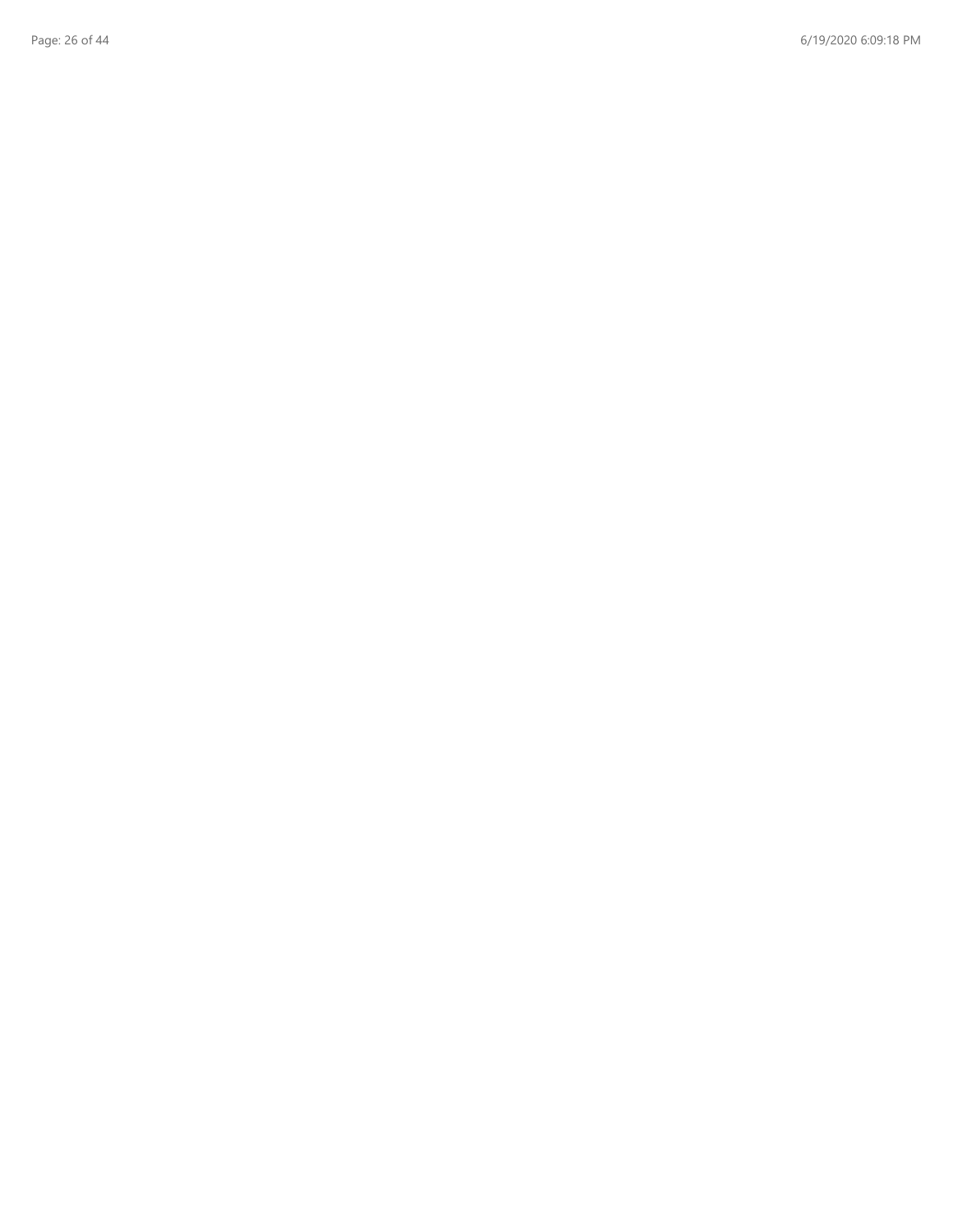### **REP - Brd of Education Dist 1 (Vote for 1) REP**

Precincts Reported: 10 of 10 (100.00%)

|                     |       |                     | Election Day Advanced Vot Absentee by |                     | Provisional | All BMD | Total          |        |
|---------------------|-------|---------------------|---------------------------------------|---------------------|-------------|---------|----------------|--------|
| Times Cast          |       | 1,539               | 579                                   | 2,074               |             | 0       | 4,193 / 21,306 | 19.68% |
| Candidate           | Party | Election Day        | Advanced<br>Voting                    | Absentee by<br>Mail | Provisional | All BMD | Total          |        |
| Randy Hough         |       | 1,382               | 518                                   | 1,789               |             | 0       | 3,690          |        |
| <b>Total Votes</b>  |       | 1,382               | 518                                   | 1,789               |             | 0       | 3,690          |        |
|                     |       | <b>Election Day</b> | Advanced<br>Voting                    | Absentee by<br>Mail | Provisional | All BMD | Total          |        |
| Unresolved Write-In |       | $\overline{0}$      | 0                                     | $\overline{0}$      | 0           | 0       | $\mathbf 0$    |        |

# **DEM - Brd of Education Dist 1 (Vote for 1) DEM**

Precincts Reported: 10 of 10 (100.00%)

|                     |       |              | Election Day Advanced Vot Absentee by |                     | Provisional | All BMD  | Total          |        |
|---------------------|-------|--------------|---------------------------------------|---------------------|-------------|----------|----------------|--------|
| Times Cast          |       | 1,379        | 525                                   | 1,899               |             | $\Omega$ | 3,805 / 21,306 | 17.86% |
| Candidate           | Party | Election Day | Advanced<br>Voting                    | Absentee by<br>Mail | Provisional | All BMD  | Total          |        |
| Candice Aaron       |       | 1,164        | 424                                   | 1,504               |             | $\Omega$ | 3,094          |        |
| <b>Total Votes</b>  |       | 1,164        | 424                                   | 1,504               |             |          | 3,094          |        |
|                     |       | Election Day | Advanced<br>Voting                    | Absentee by<br>Mail | Provisional | All BMD  | Total          |        |
| Unresolved Write-In |       | $\Omega$     | $\overline{0}$                        | $\overline{0}$      |             | $\Omega$ | $\mathbf 0$    |        |

# **REP - Brd of Education Dist 3 (Vote for 1) REP**

Precincts Reported: 11 of 11 (100.00%)

|                           |       |                     | Election Day Advanced Vot Absentee by |                     | Provisional | All BMD        | Total          |        |
|---------------------------|-------|---------------------|---------------------------------------|---------------------|-------------|----------------|----------------|--------|
| <b>Times Cast</b>         |       | 1,582               | 777                                   | 2,212               |             | $\overline{0}$ | 4,571 / 22,124 | 20.66% |
| Candidate                 | Party | Election Day        | Advanced<br>Voting                    | Absentee by<br>Mail | Provisional | All BMD        | Total          |        |
| Scott Hollowell (I)       |       | 876                 | 398                                   | 1,220               |             |                | 2,494          |        |
| Marion Key                |       | 434                 | 246                                   | 656                 |             |                | 1,336          |        |
| Cornelius M. Sullivan Jr. |       | 192                 | 105                                   | 188                 |             |                | 485            |        |
| <b>Total Votes</b>        |       | 1,502               | 749                                   | 2,064               |             |                | 4,315          |        |
|                           |       | <b>Election Day</b> | Advanced<br>Voting                    | Absentee by<br>Mail | Provisional | All BMD        | Total          |        |
| Unresolved Write-In       |       |                     | $\Omega$                              |                     |             |                | 0              |        |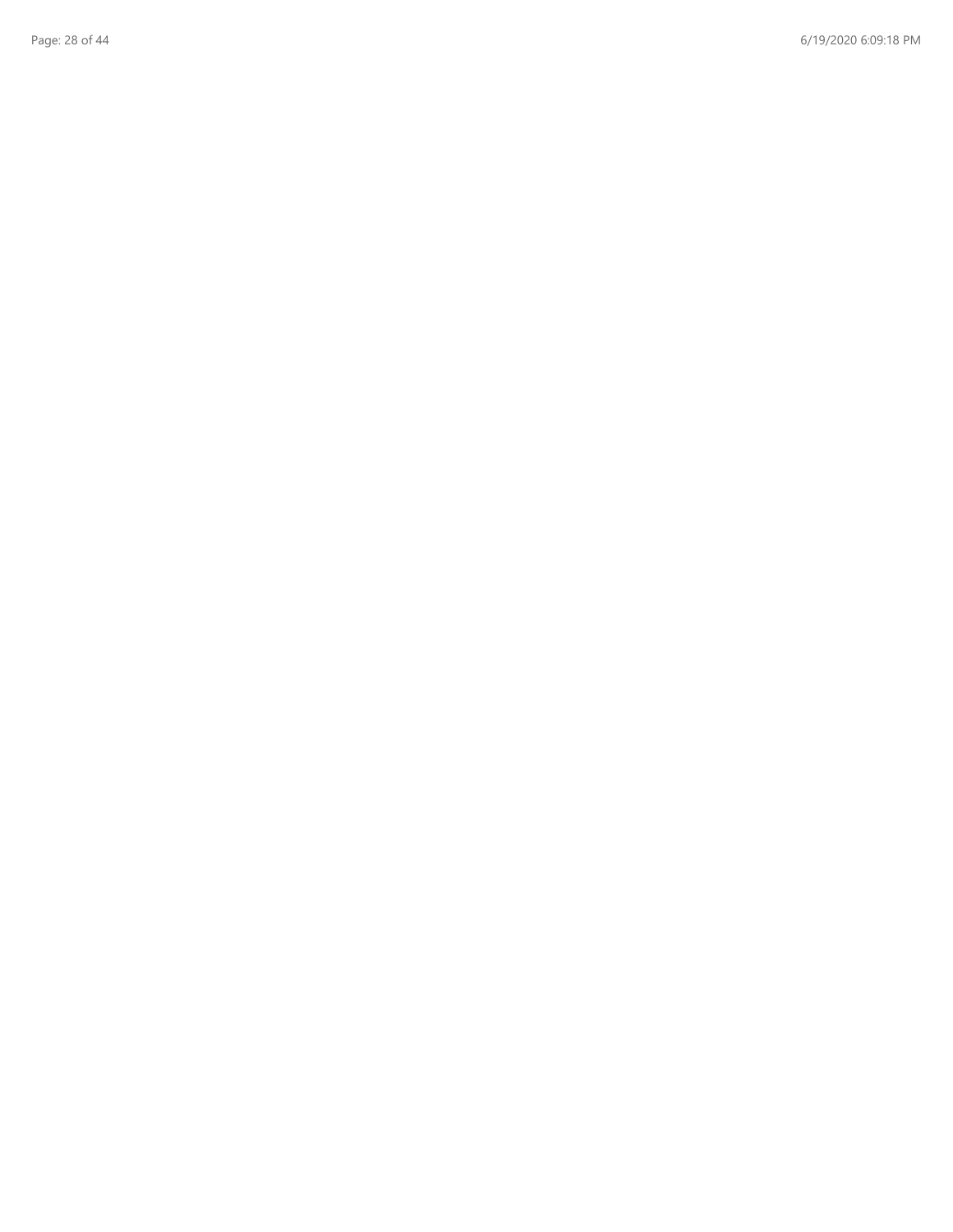# **REP - Brd of Education Dist 5 (at large) (Vote for 1) REP**

Precincts Reported: 36 of 36 (100.00%)

|                     |       |                     | Election Day Advanced Vot Absentee by |                     | Provisional | All BMD  | Total           |        |
|---------------------|-------|---------------------|---------------------------------------|---------------------|-------------|----------|-----------------|--------|
| <b>Times Cast</b>   |       | 6,006               | 2,223                                 | 8,549               | 5           | 0        | 16,783 / 88,758 | 18.91% |
|                     |       |                     |                                       |                     |             |          |                 |        |
| Candidate           | Party | Election Day        | Advanced<br>Voting                    | Absentee by<br>Mail | Provisional | All BMD  | Total           |        |
| Brian Anderson (I)  |       | 4,555               | 1,672                                 | 6,424               | 4           | $\Omega$ | 12,655          |        |
| Mike Krehbiel       |       | 991                 | 398                                   | 1,311               |             | 0        | 2,701           |        |
| <b>Total Votes</b>  |       | 5,546               | 2,070                                 | 7,735               |             | 0        | 15,356          |        |
|                     |       |                     |                                       |                     |             |          |                 |        |
|                     |       | <b>Election Day</b> | Advanced<br>Voting                    | Absentee by<br>Mail | Provisional | All BMD  | Total           |        |
| Unresolved Write-In |       | $\overline{0}$      | 0                                     | $\overline{0}$      | 0           | 0        | $\mathbf 0$     |        |

# **Rep Party Question 1 (Vote for 1) REP**

Precincts Reported: 36 of 36 (100.00%)

|                     |       |                     | Election Day Advanced Vot Absentee by |                     | Provisional  | All BMD        | Total           |        |
|---------------------|-------|---------------------|---------------------------------------|---------------------|--------------|----------------|-----------------|--------|
| <b>Times Cast</b>   |       | 6,006               | 2,223                                 | 8,549               |              | $\overline{0}$ | 16,783 / 88,758 | 18.91% |
| Candidate           | Party | Election Day        | Advanced<br>Voting                    | Absentee by<br>Mail | Provisional  | All BMD        | Total           |        |
| <b>YES</b>          |       | 4,609               | 1,639                                 | 5,674               |              | $\Omega$       | 11,925          |        |
| <b>NO</b>           |       | 1,283               | 548                                   | 2,604               |              |                | 4,437           |        |
| <b>Total Votes</b>  |       | 5,892               | 2,187                                 | 8,278               |              | $\Omega$       | 16,362          |        |
|                     |       | <b>Election Day</b> | Advanced<br>Voting                    | Absentee by<br>Mail | Provisional  | All BMD        | Total           |        |
| Unresolved Write-In |       | $\mathbf 0$         | 0                                     | $\mathbf 0$         | $\mathbf{0}$ | $\mathbf 0$    | $\mathbf 0$     |        |

#### **Rep Party Question 2 (Vote for 1) REP**

|                     |       |              | Election Day Advanced Vot Absentee by |                     | Provisional | All BMD        | Total           |        |
|---------------------|-------|--------------|---------------------------------------|---------------------|-------------|----------------|-----------------|--------|
| Times Cast          |       | 6,006        | 2,223                                 | 8,549               |             | $\overline{0}$ | 16,783 / 88,758 | 18.91% |
| Candidate           | Party | Election Day | Advanced<br>Voting                    | Absentee by<br>Mail | Provisional | All BMD        | Total           |        |
| <b>YES</b>          |       | 2,856        | 1,189                                 | 4,769               |             | 0              | 8,814           |        |
| <b>NO</b>           |       | 3,031        | 1,000                                 | 3,535               |             |                | 7,571           |        |
| <b>Total Votes</b>  |       | 5,887        | 2,189                                 | 8,304               |             |                | 16,385          |        |
|                     |       | Election Day | Advanced<br>Voting                    | Absentee by<br>Mail | Provisional | All BMD        | Total           |        |
| Unresolved Write-In |       | 0            | 0                                     |                     |             | $\overline{0}$ | $\mathbf 0$     |        |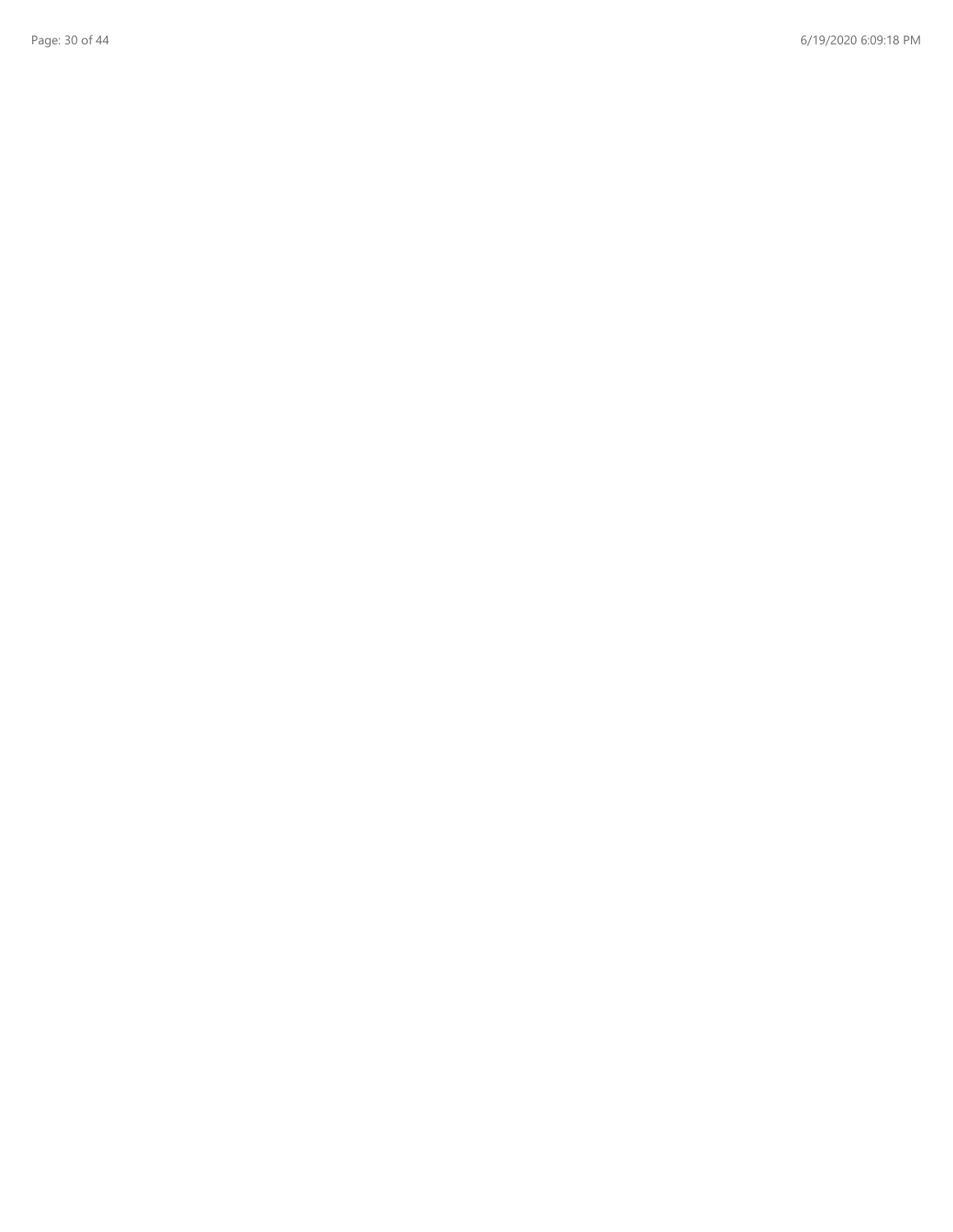### **Rep Party Question 3 (Vote for 1) REP**

Precincts Reported: 36 of 36 (100.00%)

|                     |       |                     | Election Day Advanced Vot Absentee by |                     | Provisional | All BMD        | Total           |        |
|---------------------|-------|---------------------|---------------------------------------|---------------------|-------------|----------------|-----------------|--------|
| Times Cast          |       | 6,006               | 2,223                                 | 8,549               | 5           | $\overline{0}$ | 16,783 / 88,758 | 18.91% |
|                     |       |                     |                                       |                     |             |                |                 |        |
| Candidate           | Party | <b>Election Day</b> | Advanced<br>Voting                    | Absentee by<br>Mail | Provisional | All BMD        | Total           |        |
| <b>YES</b>          |       | 4,248               | 1,676                                 | 5,949               |             | $\Omega$       | 11,876          |        |
| <b>NO</b>           |       | 1,659               | 505                                   | 2,325               |             | 0              | 4,491           |        |
| <b>Total Votes</b>  |       | 5,907               | 2,181                                 | 8,274               |             | 0              | 16,367          |        |
|                     |       |                     |                                       |                     |             |                |                 |        |
|                     |       | <b>Election Day</b> | Advanced<br>Voting                    | Absentee by<br>Mail | Provisional | All BMD        | Total           |        |
| Unresolved Write-In |       | $\overline{0}$      | 0                                     | 0                   | 0           | 0              | $\mathbf 0$     |        |

# **Dem Party Question 1 (Vote for 1) DEM**

Precincts Reported: 36 of 36 (100.00%)

|                     |       |              | Election Day Advanced Vot Absentee by |                     | Provisional | All BMD        | Total           |        |
|---------------------|-------|--------------|---------------------------------------|---------------------|-------------|----------------|-----------------|--------|
| <b>Times Cast</b>   |       | 6,216        | 2,487                                 | 8,575               |             | $\overline{0}$ | 17,283 / 88,758 | 19.47% |
| Candidate           | Party | Election Day | Advanced<br>Voting                    | Absentee by<br>Mail | Provisional | All BMD        | Total           |        |
| <b>YES</b>          |       | 5,785        | 2,335                                 | 8,041               |             | $\Omega$       | 16,166          |        |
| <b>NO</b>           |       | 400          | 140                                   | 391                 |             |                | 931             |        |
| <b>Total Votes</b>  |       | 6,185        | 2,475                                 | 8,432               |             | $\Omega$       | 17,097          |        |
|                     |       | Election Day | Advanced<br>Voting                    | Absentee by<br>Mail | Provisional | All BMD        | Total           |        |
| Unresolved Write-In |       | 0            | 0                                     | $\Omega$            | $\Omega$    |                | 0               |        |

#### **Dem Party Question 2 (Vote for 1) DEM**

|                     |       |              | Election Day Advanced Vot Absentee by |                     | Provisional | All BMD        | Total           |        |
|---------------------|-------|--------------|---------------------------------------|---------------------|-------------|----------------|-----------------|--------|
| Times Cast          |       | 6,216        | 2,487                                 | 8,575               |             | $\overline{0}$ | 17,283 / 88,758 | 19.47% |
| Candidate           | Party | Election Day | Advanced<br>Voting                    | Absentee by<br>Mail | Provisional | All BMD        | Total           |        |
| <b>YES</b>          |       | 6,040        | 2,418                                 | 8,223               |             | $\Omega$       | 16,686          |        |
| <b>NO</b>           |       | 139          | 58                                    | 235                 |             |                | 432             |        |
| <b>Total Votes</b>  |       | 6,179        | 2,476                                 | 8,458               |             |                | 17,118          |        |
|                     |       | Election Day | Advanced<br>Voting                    | Absentee by<br>Mail | Provisional | All BMD        | Total           |        |
| Unresolved Write-In |       | 0            | $\overline{0}$                        |                     |             | $\Omega$       | $\mathbf 0$     |        |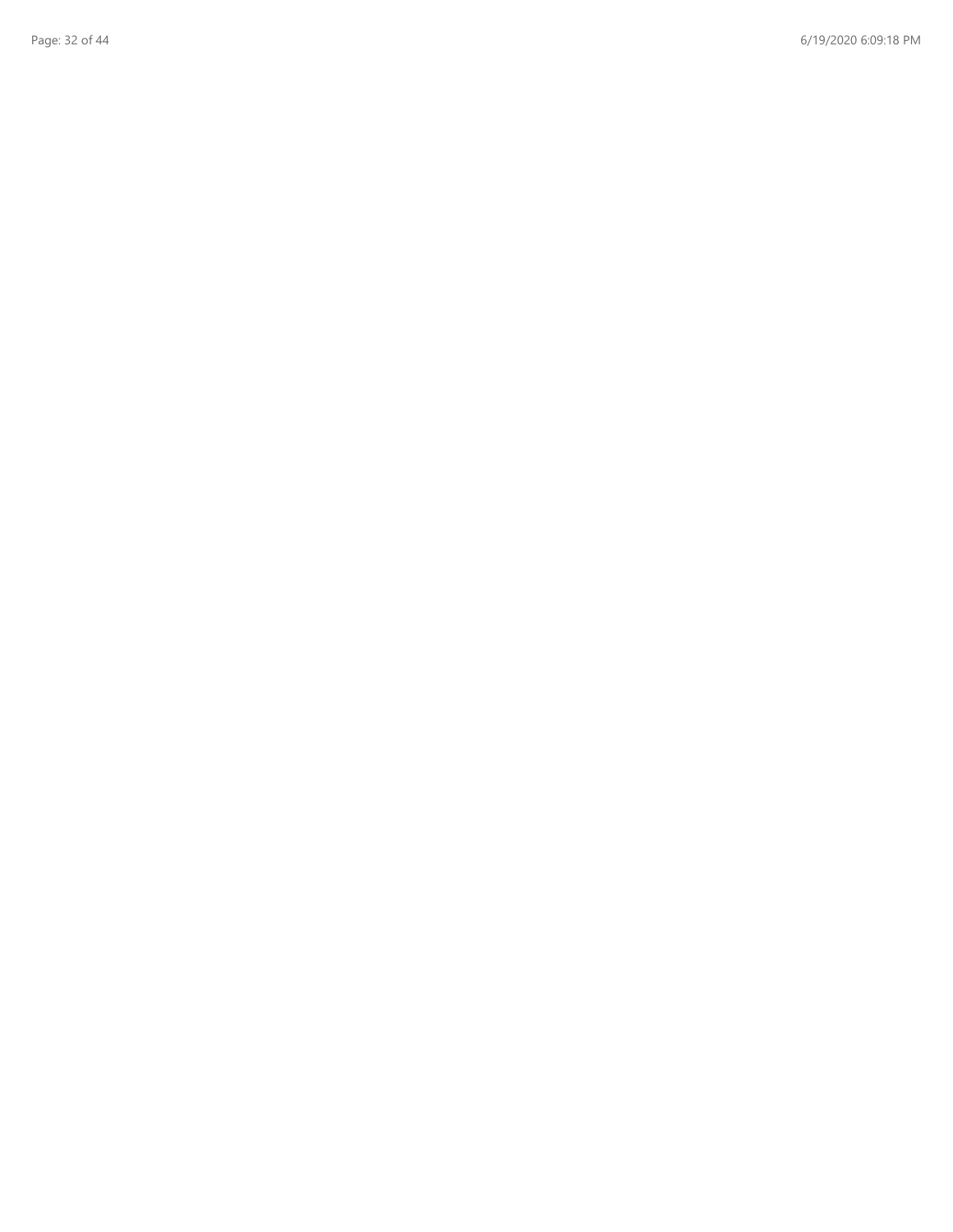# **Dem Party Question 3 (Vote for 1) DEM**

Precincts Reported: 36 of 36 (100.00%)

|                     |       |                     | Election Day Advanced Vot Absentee by |                     | Provisional | All BMD | Total           |        |
|---------------------|-------|---------------------|---------------------------------------|---------------------|-------------|---------|-----------------|--------|
| <b>Times Cast</b>   |       | 6,216               | 2,487                                 | 8,575               | 5           | 0       | 17,283 / 88,758 | 19.47% |
|                     |       |                     |                                       |                     |             |         |                 |        |
| Candidate           | Party | Election Day        | Advanced<br>Voting                    | Absentee by<br>Mail | Provisional | All BMD | Total           |        |
| <b>YES</b>          |       | 6,035               | 2,400                                 | 7,823               |             | 0       | 16,263          |        |
| <b>NO</b>           |       | 147                 | 77                                    | 626                 | 0           | 0       | 850             |        |
| <b>Total Votes</b>  |       | 6,182               | 2,477                                 | 8,449               |             | 0       | 17,113          |        |
|                     |       | <b>Election Day</b> | Advanced<br>Voting                    | Absentee by<br>Mail | Provisional | All BMD | Total           |        |
| Unresolved Write-In |       | $\overline{0}$      | 0                                     | 0                   | 0           | 0       | $\mathbf 0$     |        |

# **Dem Party Question 4 (Vote for 1) DEM**

Precincts Reported: 36 of 36 (100.00%)

|                     |       |                     | Election Day Advanced Vot Absentee by |                     | Provisional | All BMD        | Total           |        |
|---------------------|-------|---------------------|---------------------------------------|---------------------|-------------|----------------|-----------------|--------|
| Times Cast          |       | 6,216               | 2,487                                 | 8,575               |             | $\overline{0}$ | 17,283 / 88,758 | 19.47% |
| Candidate           | Party | <b>Election Day</b> | Advanced<br>Voting                    | Absentee by<br>Mail | Provisional | All BMD        | Total           |        |
| <b>YES</b>          |       | 5,384               | 2,217                                 | 7,732               |             | $\mathbf{0}$   | 15,338          |        |
| <b>NO</b>           |       | 700                 | 233                                   | 624                 |             |                | 1,557           |        |
| <b>Total Votes</b>  |       | 6,084               | 2,450                                 | 8,356               |             |                | 16,895          |        |
|                     |       | <b>Election Day</b> | Advanced<br>Voting                    | Absentee by<br>Mail | Provisional | All BMD        | Total           |        |
| Unresolved Write-In |       | $\Omega$            | 0                                     | $\Omega$            | $\Omega$    | $\Omega$       | $\Omega$        |        |

#### **Dem Party Question 5 (Vote for 1) DEM**

|                     |       |                     | Election Day Advanced Vot Absentee by |                     | Provisional | All BMD        | Total           |        |
|---------------------|-------|---------------------|---------------------------------------|---------------------|-------------|----------------|-----------------|--------|
| Times Cast          |       | 6,216               | 2,487                                 | 8,575               |             | $\overline{0}$ | 17,283 / 88,758 | 19.47% |
| Candidate           | Party | <b>Election Day</b> | Advanced<br>Voting                    | Absentee by<br>Mail | Provisional | All BMD        | Total           |        |
| <b>YES</b>          |       | 5,422               | 2,216                                 | 7,425               | 4           | $\Omega$       | 15,067          |        |
| <b>NO</b>           |       | 727                 | 252                                   | 939                 |             |                | 1,919           |        |
| <b>Total Votes</b>  |       | 6,149               | 2,468                                 | 8,364               |             | 0              | 16,986          |        |
|                     |       | Election Day        | Advanced<br>Voting                    | Absentee by<br>Mail | Provisional | All BMD        | Total           |        |
| Unresolved Write-In |       | $\Omega$            | 0                                     | $\overline{0}$      | $\Omega$    | 0              | $\mathbf 0$     |        |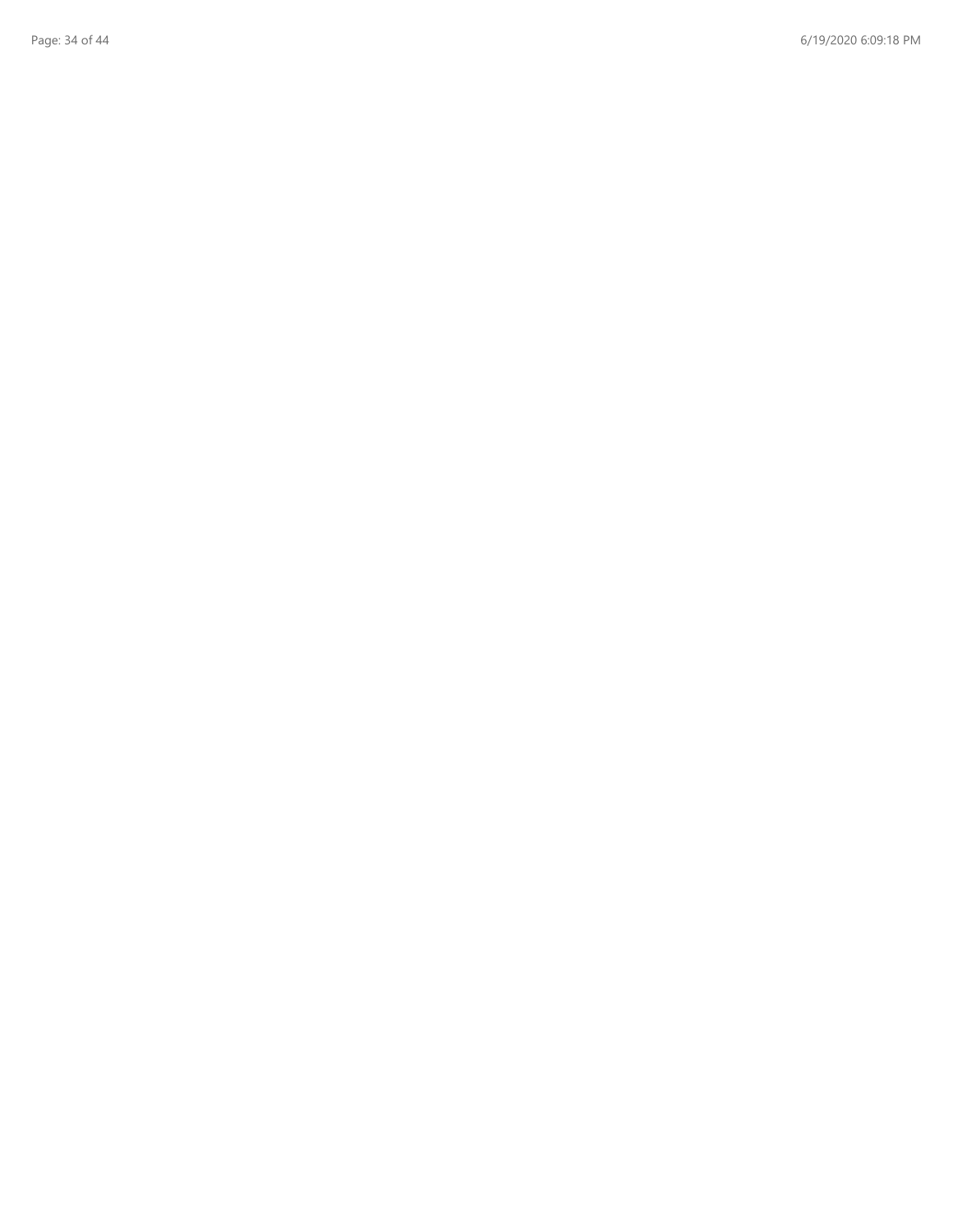# **Dem Party Question 6 (Vote for 1) DEM**

Precincts Reported: 36 of 36 (100.00%)

|                     |       |                     | Election Day Advanced Vot Absentee by |                     | Provisional | All BMD        | Total           |        |
|---------------------|-------|---------------------|---------------------------------------|---------------------|-------------|----------------|-----------------|--------|
| <b>Times Cast</b>   |       | 6,216               | 2,487                                 | 8,575               | 5           | $\overline{0}$ | 17,283 / 88,758 | 19.47% |
|                     |       |                     |                                       |                     |             |                |                 |        |
| Candidate           | Party | <b>Election Day</b> | Advanced<br>Voting                    | Absentee by<br>Mail | Provisional | All BMD        | Total           |        |
| <b>YES</b>          |       | 5,896               | 2,359                                 | 7,684               |             | $\Omega$       | 15,944          |        |
| <b>NO</b>           |       | 266                 | 119                                   | 683                 |             | $\Omega$       | 1,068           |        |
| <b>Total Votes</b>  |       | 6,162               | 2,478                                 | 8,367               |             | 0              | 17,012          |        |
|                     |       |                     |                                       |                     |             |                |                 |        |
|                     |       | <b>Election Day</b> | Advanced<br>Voting                    | Absentee by<br>Mail | Provisional | All BMD        | Total           |        |
| Unresolved Write-In |       | 0                   | 0                                     | 0                   | 0           | 0              | $\mathbf 0$     |        |

#### **Supreme Court - Bethel (Vote for 1) NP**

Precincts Reported: 36 of 36 (100.00%)

|                         |       |                     | Election Day Advanced Vot Absentee by |                     | Provisional | All BMD        | Total           |        |
|-------------------------|-------|---------------------|---------------------------------------|---------------------|-------------|----------------|-----------------|--------|
| Times Cast              |       | 12.765              | 4.734                                 | 17,554              | 10          | $\overline{0}$ | 35,063 / 88,758 | 39.50% |
| Candidate               | Party | <b>Election Day</b> | Advanced<br>Voting                    | Absentee by<br>Mail | Provisional | All BMD        | Total           |        |
| Elizabeth "Beth" Beskin |       | 6,109               | 2,259                                 | 7,159               | 6           | $\Omega$       | 15,533          |        |
| Charlie Bethel (I)      |       | 5,594               | 2,122                                 | 8,126               |             |                | 15,846          |        |
| <b>Total Votes</b>      |       | 11,703              | 4,381                                 | 15,285              | 10          | $\Omega$       | 31,379          |        |
|                         |       | <b>Election Day</b> | Advanced<br>Voting                    | Absentee by<br>Mail | Provisional | All BMD        | Total           |        |
| Unresolved Write-In     |       | 65                  | 21                                    | 103                 | $\Omega$    | $\Omega$       | 189             |        |

#### **Supreme Court - Warren (Vote for 1) NP**

|                          |       |                     | Election Day Advanced Vot Absentee by |                     | Provisional | All BMD        | Total           |        |
|--------------------------|-------|---------------------|---------------------------------------|---------------------|-------------|----------------|-----------------|--------|
| <b>Times Cast</b>        |       | 12,765              | 4,734                                 | 17,554              | 10          | $\overline{0}$ | 35,063 / 88,758 | 39.50% |
| Candidate                | Party | Election Day        | Advanced<br>Voting                    | Absentee by<br>Mail | Provisional | All BMD        | Total           |        |
| Hal Moroz                |       | 2,904               | 996                                   | 3,251               |             | $\Omega$       | 7,152           |        |
| Sarah Hawkins Warren (I) |       | 8,731               | 3,368                                 | 12,065              | 9           |                | 24,173          |        |
| <b>Total Votes</b>       |       | 11,635              | 4,364                                 | 15,316              | 10          |                | 31,325          |        |
|                          |       | <b>Election Day</b> | Advanced<br>Voting                    | Absentee by<br>Mail | Provisional | All BMD        | Total           |        |
| Unresolved Write-In      |       | 36                  | 15                                    | 59                  |             | $\Omega$       | 110             |        |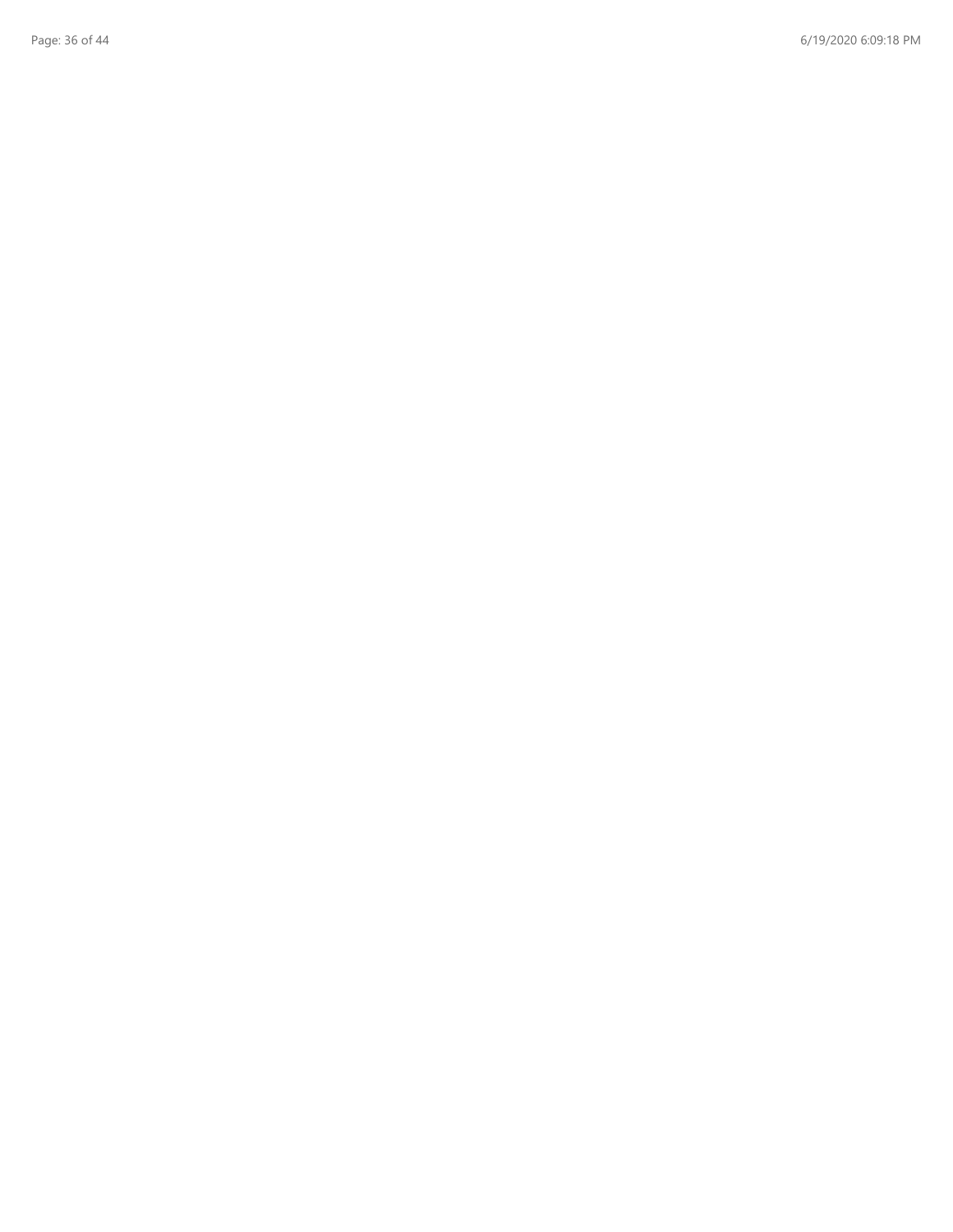#### **Court of Appeals - Brown (Vote for 1) NP**

Precincts Reported: 36 of 36 (100.00%)

|                                |       |              | Election Day Advanced Vot Absentee by |                     | Provisional | All BMD | Total           |        |
|--------------------------------|-------|--------------|---------------------------------------|---------------------|-------------|---------|-----------------|--------|
| Times Cast                     |       | 12,765       | 4.734                                 | 17,554              | 10          | 0       | 35,063 / 88,758 | 39.50% |
| Candidate                      | Party | Election Day | Advanced<br>Voting                    | Absentee by<br>Mail | Provisional | All BMD | Total           |        |
| Trenton "Trent" Brown, III (I) |       | 10,893       | 3,992                                 | 13,375              | 10          | 0       | 28,270          |        |
| <b>Total Votes</b>             |       | 10,893       | 3,992                                 | 13,375              | 10          | 0       | 28,270          |        |
|                                |       | Election Day | Advanced<br>Voting                    | Absentee by<br>Mail | Provisional | All BMD | Total           |        |
| Unresolved Write-In            |       | 79           | 31                                    | 173                 | 0           | 0       | 283             |        |

### **Court of Appeals - Coomer (Vote for 1) NP**

Precincts Reported: 36 of 36 (100.00%)

|                      |       |              | Election Day Advanced Vot Absentee by |                     | Provisional | All BMD        | Total           |        |
|----------------------|-------|--------------|---------------------------------------|---------------------|-------------|----------------|-----------------|--------|
| Times Cast           |       | 12,765       | 4,734                                 | 17,554              | 10          | $\overline{0}$ | 35,063 / 88,758 | 39.50% |
| Candidate            | Party | Election Day | Advanced<br>Voting                    | Absentee by<br>Mail | Provisional | All BMD        | Total           |        |
| Christian Coomer (I) |       | 10.791       | 3,969                                 | 13,237              | 10          |                | 28,007          |        |
| <b>Total Votes</b>   |       | 10,791       | 3,969                                 | 13,237              | 10          |                | 28,007          |        |
|                      |       | Election Day | Advanced<br>Voting                    | Absentee by<br>Mail | Provisional | All BMD        | Total           |        |
| Unresolved Write-In  |       | 66           | 21                                    | 185                 |             | $\overline{0}$ | 272             |        |

# **Court of Appeals - Doyle (Vote for 1) NP**

|                     |       |                     | Election Day Advanced Vot Absentee by |                     | Provisional     | All BMD        | Total           |        |
|---------------------|-------|---------------------|---------------------------------------|---------------------|-----------------|----------------|-----------------|--------|
| Times Cast          |       | 12.765              | 4,734                                 | 17,554              | 10              | $\overline{0}$ | 35,063 / 88,758 | 39.50% |
|                     |       |                     |                                       |                     |                 |                |                 |        |
| Candidate           | Party | <b>Election Day</b> | Advanced<br>Voting                    | Absentee by<br>Mail | Provisional     | All BMD        | Total           |        |
| Sara Doyle (I)      |       | 10,903              | 4,021                                 | 13,585              | 10              | 0              | 28,519          |        |
| <b>Total Votes</b>  |       | 10,903              | 4,021                                 | 13,585              | 10 <sub>1</sub> | 0              | 28,519          |        |
|                     |       |                     |                                       |                     |                 |                |                 |        |
|                     |       | Election Day        | Advanced<br>Voting                    | Absentee by<br>Mail | Provisional     | All BMD        | Total           |        |
| Unresolved Write-In |       | 57                  | 14                                    | 111                 | 0               | 0              | 182             |        |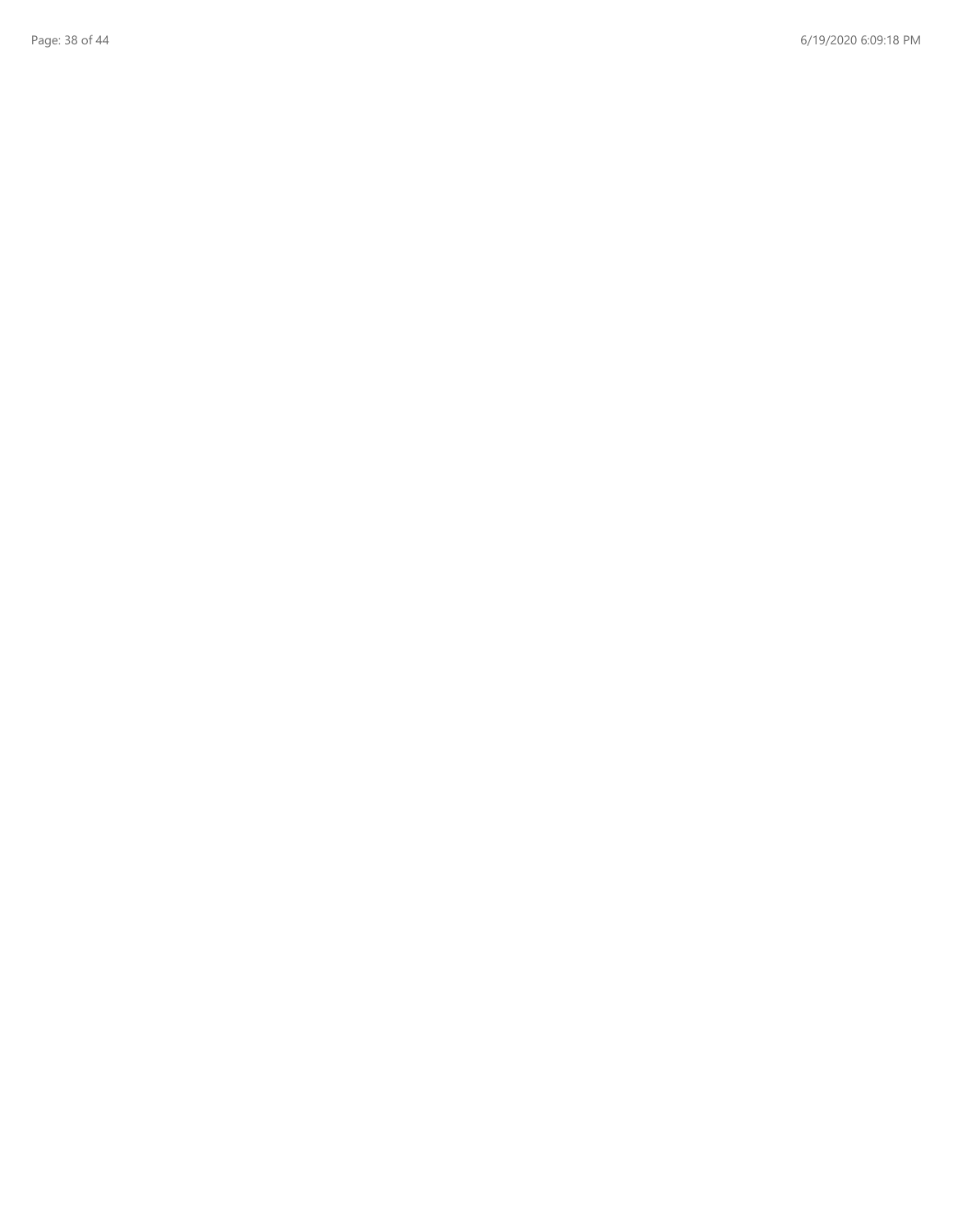### **Court of Appeals - Gobeil (Vote for 1) NP**

Precincts Reported: 36 of 36 (100.00%)

|                             |       |              | Election Day Advanced Vot Absentee by |                     | Provisional | All BMD | Total           |        |
|-----------------------------|-------|--------------|---------------------------------------|---------------------|-------------|---------|-----------------|--------|
| Times Cast                  |       | 12,765       | 4.734                                 | 17,554              | 10          | 0       | 35,063 / 88,758 | 39.50% |
| Candidate                   | Party | Election Day | Advanced<br>Voting                    | Absentee by<br>Mail | Provisional | All BMD | Total           |        |
| Elizabeth Dallas Gobeil (I) |       | 10,803       | 3,994                                 | 13,344              | 10          | 0       | 28,151          |        |
| <b>Total Votes</b>          |       | 10,803       | 3,994                                 | 13,344              | 10          | 0       | 28,151          |        |
|                             |       | Election Day | Advanced<br>Voting                    | Absentee by<br>Mail | Provisional | All BMD | Total           |        |
| Unresolved Write-In         |       | 53           | 11                                    | 116                 | 0           | 0       | 180             |        |

#### **Court of Appeals - Markle (Vote for 1) NP**

Precincts Reported: 36 of 36 (100.00%)

|                       |       |                     | Election Day Advanced Vot Absentee by |                     | Provisional | All BMD        | Total           |        |
|-----------------------|-------|---------------------|---------------------------------------|---------------------|-------------|----------------|-----------------|--------|
| Times Cast            |       | 12,765              | 4,734                                 | 17,554              | 10          | $\overline{0}$ | 35,063 / 88,758 | 39.50% |
| Candidate             | Party | <b>Election Day</b> | Advanced<br>Voting                    | Absentee by<br>Mail | Provisional | All BMD        | Total           |        |
| David Todd Markle (I) |       | 10.744              | 3,972                                 | 13,206              | 10          | 0              | 27,932          |        |
| <b>Total Votes</b>    |       | 10,744              | 3,972                                 | 13,206              | 10          |                | 27,932          |        |
|                       |       | Election Day        | Advanced<br>Voting                    | Absentee by<br>Mail | Provisional | All BMD        | Total           |        |
| Unresolved Write-In   |       | 48                  | 15                                    | 142                 |             | $\Omega$       | 205             |        |

# **Court of Appeals - McMillian (Vote for 1) NP**

|                     |       |                     | Election Day Advanced Vot Absentee by |                     | Provisional     | All BMD        | Total           |        |
|---------------------|-------|---------------------|---------------------------------------|---------------------|-----------------|----------------|-----------------|--------|
| Times Cast          |       | 12.765              | 4,734                                 | 17,554              | 10              | $\overline{0}$ | 35,063 / 88,758 | 39.50% |
|                     |       |                     |                                       |                     |                 |                |                 |        |
| Candidate           | Party | <b>Election Day</b> | Advanced<br>Voting                    | Absentee by<br>Mail | Provisional     | All BMD        | Total           |        |
| Carla McMillian (I) |       | 10,872              | 4,021                                 | 13,580              | 10              | 0              | 28,483          |        |
| <b>Total Votes</b>  |       | 10,872              | 4,021                                 | 13,580              | 10 <sup>°</sup> | $\mathbf{0}$   | 28,483          |        |
|                     |       |                     |                                       |                     |                 |                |                 |        |
|                     |       | Election Day        | Advanced<br>Voting                    | Absentee by<br>Mail | Provisional     | All BMD        | Total           |        |
| Unresolved Write-In |       | 43                  | 15                                    | 97                  | 0               | 0              | 155             |        |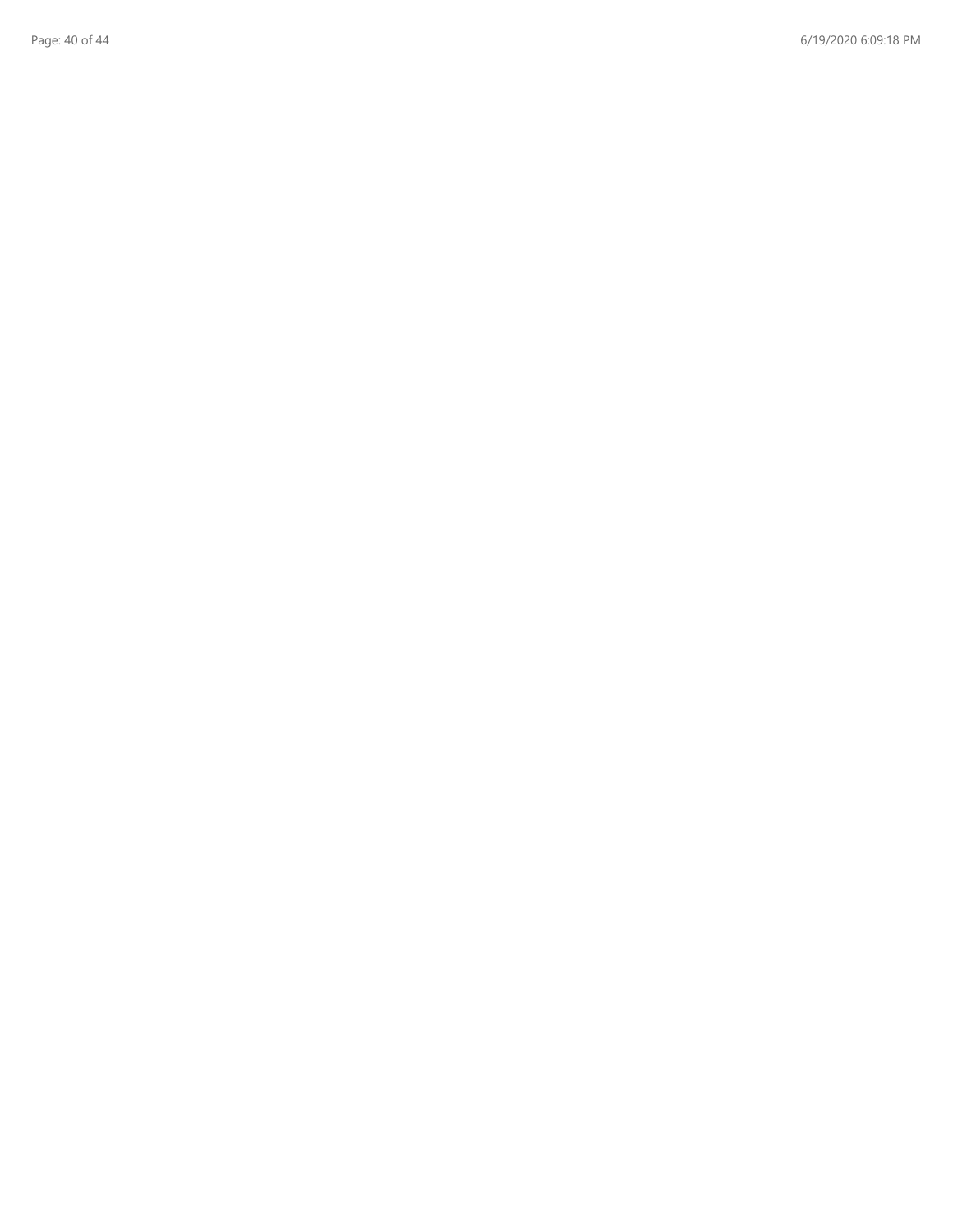#### **Superior Court - Griffin - Ballard (Vote for 1) NP**

Precincts Reported: 36 of 36 (100.00%)

|                      |       |                     | Election Day Advanced Vot Absentee by |                     | Provisional | All BMD  | Total           |        |
|----------------------|-------|---------------------|---------------------------------------|---------------------|-------------|----------|-----------------|--------|
| Times Cast           |       | 12,765              | 4,734                                 | 17,554              | 10          | 0        | 35,063 / 88,758 | 39.50% |
| Candidate            | Party | Election Day        | Advanced<br>Voting                    | Absentee by<br>Mail | Provisional | All BMD  | Total           |        |
| Scott L. Ballard (I) |       | 10,883              | 3,976                                 | 13,654              | 10          | $\Omega$ | 28,523          |        |
| <b>Total Votes</b>   |       | 10,883              | 3,976                                 | 13,654              | 10          | 0        | 28,523          |        |
|                      |       | <b>Election Day</b> | Advanced<br>Voting                    | Absentee by<br>Mail | Provisional | All BMD  | Total           |        |
| Unresolved Write-In  |       | 66                  | 30                                    | 158                 | 0           | 0        | 254             |        |

#### **Superior Court - Griffin - Sams (Vote for 1) NP**

Precincts Reported: 36 of 36 (100.00%)

|                      |       |                     | Election Day Advanced Vot Absentee by |                     | Provisional | All BMD        | Total           |        |
|----------------------|-------|---------------------|---------------------------------------|---------------------|-------------|----------------|-----------------|--------|
| <b>Times Cast</b>    |       | 12,765              | 4.734                                 | 17,554              | 10          | $\Omega$       | 35,063 / 88,758 | 39.50% |
| Candidate            | Party | <b>Election Day</b> | Advanced<br>Voting                    | Absentee by<br>Mail | Provisional | All BMD        | Total           |        |
| W. Fletcher Sams (I) |       | 10,859              | 3,990                                 | 13,612              | 10          | $\Omega$       | 28,471          |        |
| <b>Total Votes</b>   |       | 10,859              | 3,990                                 | 13,612              | 10          |                | 28,471          |        |
|                      |       | Election Day        | Advanced<br>Voting                    | Absentee by<br>Mail | Provisional | All BMD        | Total           |        |
| Unresolved Write-In  |       | 58                  | 21                                    | 146                 |             | $\overline{0}$ | 225             |        |

### **Magistrate Judge Post 1 (Vote for 1) NP**

|                          |       |                     | Election Day Advanced Vot Absentee by |                     | Provisional | All BMD        | Total           |        |
|--------------------------|-------|---------------------|---------------------------------------|---------------------|-------------|----------------|-----------------|--------|
| <b>Times Cast</b>        |       | 12,765              | 4,734                                 | 17,554              | 10          | $\overline{0}$ | 35,063 / 88,758 | 39.50% |
| Candidate                | Party | Election Day        | Advanced<br>Voting                    | Absentee by<br>Mail | Provisional | All BMD        | Total           |        |
| Christy Dunkelberger (I) |       | 6,430               | 2,390                                 | 8,960               |             | $\Omega$       | 17,785          |        |
| Pamela Patterson         |       | 5,150               | 1,990                                 | 6,538               |             | 0              | 13,683          |        |
| <b>Total Votes</b>       |       | 11,580              | 4,380                                 | 15,498              | 10          | $\Omega$       | 31,468          |        |
|                          |       | <b>Election Day</b> | Advanced<br>Voting                    | Absentee by<br>Mail | Provisional | All BMD        | Total           |        |
| Unresolved Write-In      |       | 17                  |                                       | 18 <sub>1</sub>     | $\Omega$    | $\overline{0}$ | 37              |        |